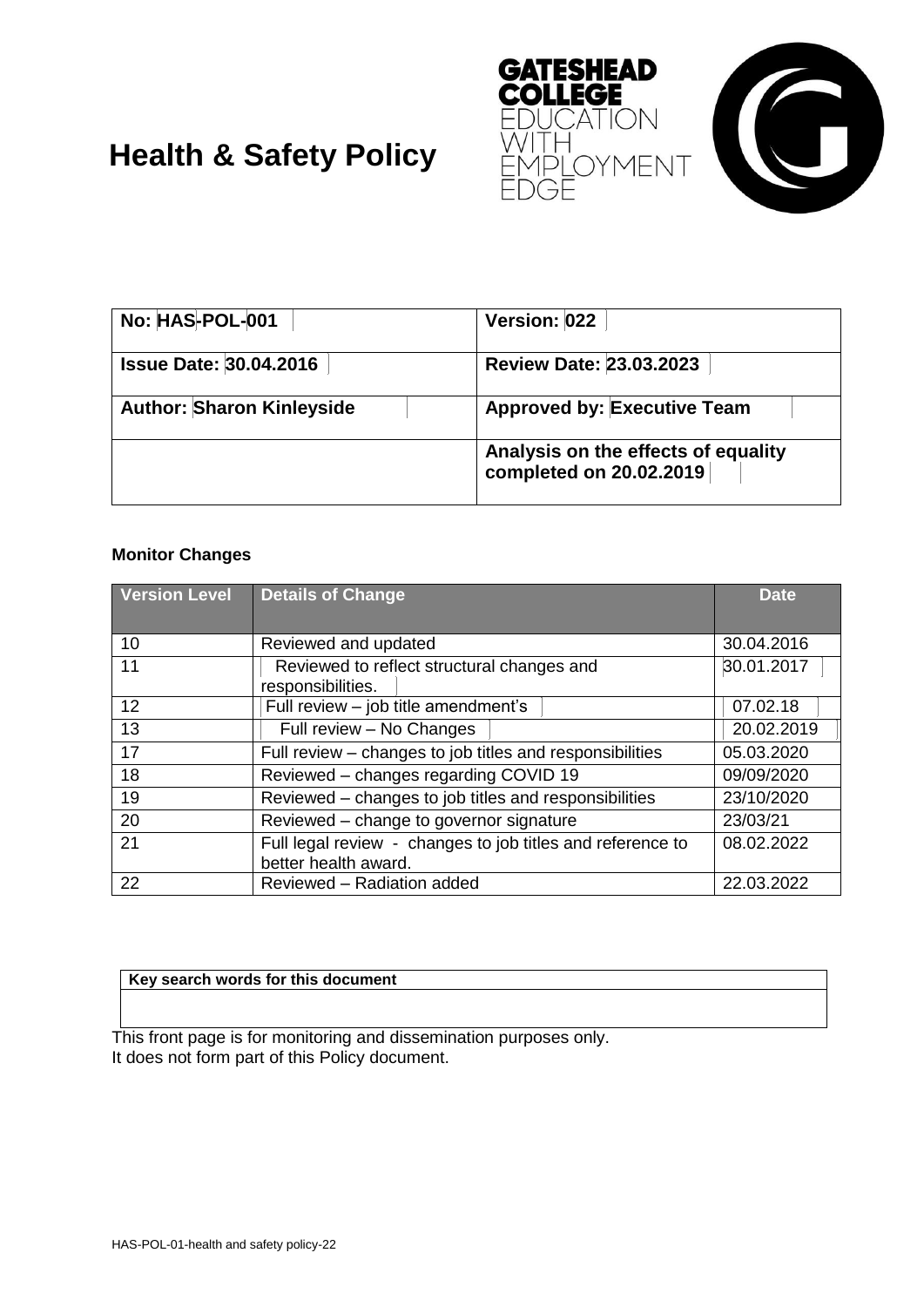# Approved by The Board of Governors on: 30 April 2015 **Health and Safety Policy**

| Section one       |                                                                       | <b>Statement</b>                                                         | 3              |                      |                                                                                   |                |
|-------------------|-----------------------------------------------------------------------|--------------------------------------------------------------------------|----------------|----------------------|-----------------------------------------------------------------------------------|----------------|
| Section two       |                                                                       | Organisation / Responsibilities                                          |                |                      |                                                                                   |                |
| 2.1               | Board of the Corporation                                              |                                                                          | 4              | 2.10                 | <b>Other Managers</b>                                                             | 11             |
| 2.2               | Principal/CEO                                                         |                                                                          | 4              | 2.11                 | <b>Employees</b>                                                                  | 11             |
| 2.3               | <b>Executive Team</b>                                                 |                                                                          | 5              | 2.12                 | <b>Human Resources</b><br>Department                                              | 12             |
| 2.4               | <b>Assistant Principals</b>                                           |                                                                          | 6              | 2.13                 | College designated First<br>Aiders                                                | 13             |
| 2.5               | Director of Marketing &<br>Communications, Estates,<br>Administration | Health and Safety & Corporate                                            | $\overline{7}$ | 2.14                 | <b>Fire Wardens</b>                                                               | 13             |
| 2.6               | Head of People and                                                    | <b>Organisational Development</b>                                        | 7              | 2.15                 | <b>Health and Safety Committee</b>                                                | 13             |
| 2.7               | <b>Health and Safety Manager</b>                                      |                                                                          | $\overline{7}$ | 2.16                 | Contractors                                                                       | 14             |
| 2.8               | Support Managers/Team /<br><b>Development Managers</b>                | <b>Head of Department/Business</b><br><b>Curriculum Leaders/Business</b> | 8              |                      |                                                                                   |                |
| 2.9               | <b>Facilities</b>                                                     |                                                                          | 10             |                      |                                                                                   |                |
| Section three     |                                                                       | Arrangements                                                             |                |                      |                                                                                   |                |
| 3.1               | Accident Reporting and<br>Investigation                               |                                                                          | 15             | 3.12                 | <b>First Aid</b>                                                                  | 20             |
| 3.2<br>3.3<br>3.4 | Alcohol and Drugs<br>Asbestos<br><b>Contractors and Visitors</b>      |                                                                          | 15<br>16<br>16 | 3.13<br>3.14<br>3.15 | <b>Manual Handling</b><br>New and Expectant Mothers<br><b>Occupational Health</b> | 20<br>20<br>21 |
| 3.5               | <b>Control of Substances</b><br><b>Hazardous to Health</b><br>(COSHH) |                                                                          | 17             | 3.16                 | <b>Personal Protective</b><br>Equipment                                           | 21             |
| 3.6<br>3.7<br>3.8 | Home / Agile Working<br><b>Electricity at Work</b>                    | Display Screen Equipment                                                 | 17<br>18<br>18 | 3.17<br>3.18<br>3.19 | <b>Risk Assessment</b><br><b>Employee Wellbeing</b><br>Training                   | 22<br>22<br>22 |
| 3.9               | <b>External Venues</b>                                                |                                                                          | 18             | 3.20                 | <b>Trips and Visits</b>                                                           | 23             |
| 3.9.1             | <b>Business Driving</b>                                               |                                                                          | 18             | 3.21                 | Lone Working                                                                      | 24             |
| 3.10              | Equipment                                                             | Provision and Use of Work                                                | 19             | 3.22                 | Working at Height                                                                 | 24             |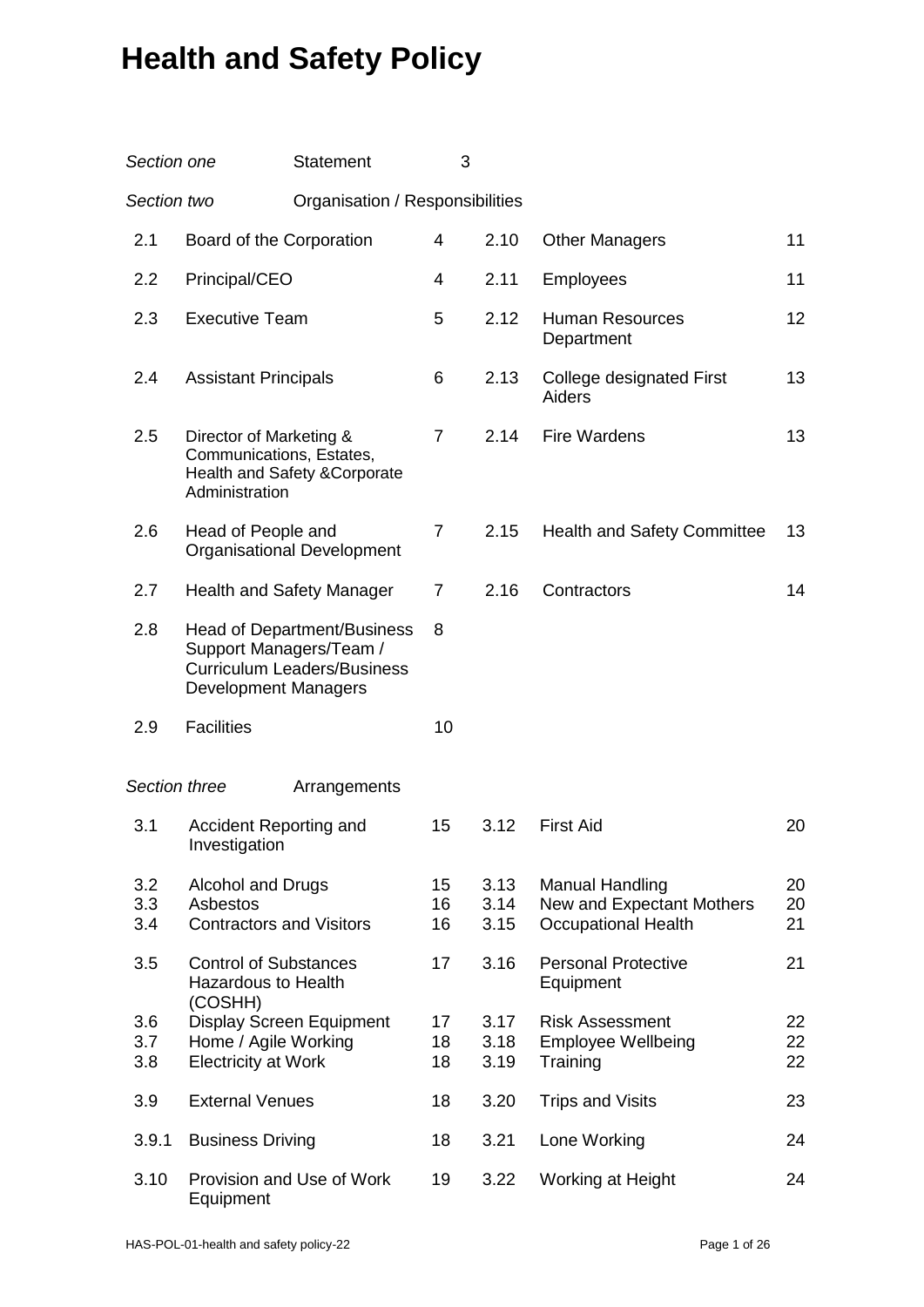| 3.11 | Fire | 219 3.23     | <b>Workplace Learning</b>                            | 25       |
|------|------|--------------|------------------------------------------------------|----------|
|      |      | 3.24         | Welfare                                              | 25       |
|      |      | 3.25<br>3.26 | Prevent (WRAP)<br>COVID-19 (Coronavirus)<br>Pandemic | 26<br>26 |
|      |      | 3.27         | <b>Radiation Sources</b>                             | 26       |

*Section four* Related Documents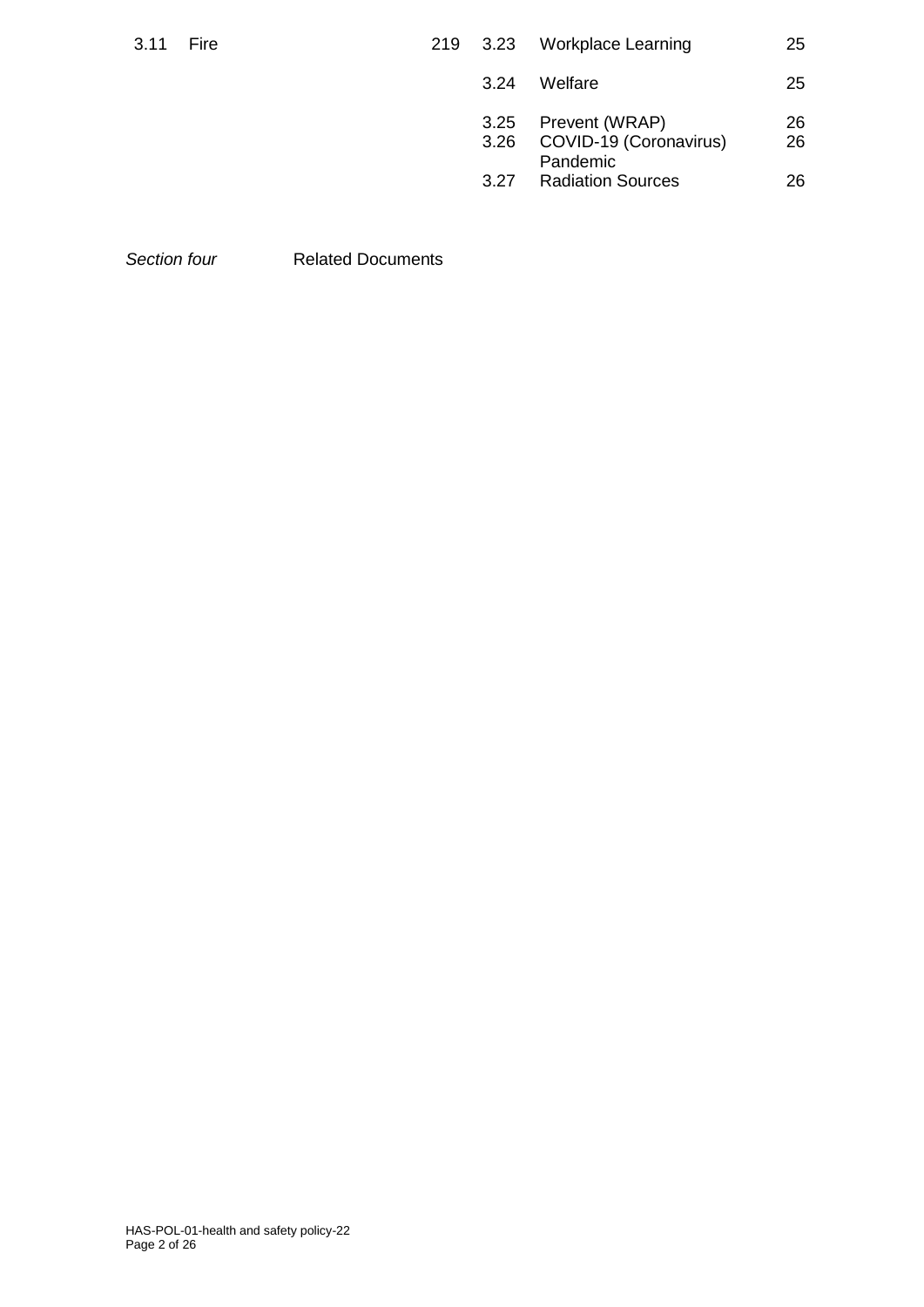#### **Safety policy statement**

This policy statement demonstrates Gateshead College's commitment, across all of its operations to ensure the health, safety and welfare of employees, students, service users, and any others affected by its work activities.

Gateshead College will;

- Recognise and accept its health, safety and welfare responsibilities as an employer and will ensure, so far as is reasonably practicable, the health, safety and welfare of all its employees, students, visitors and any other persons affected by its activities.
- Ensure that competent specialists are appointed to support effective management of, and legal compliance in, all aspects of Health and Safety, including Fire Safety and Occupational Health.
- Ensure employees are told about this policy and made aware of where a copy may be obtained. They will be allowed the time to read it and given the opportunity to raise any queries on the contents of the policy with their manager, Trade Union Safety Representative or the college Health & Safety Manager.
- Make sure that this policy is, regularly reviewed, followed and put into practice.

Gateshead College will meet its responsibilities by paying particular attention to the risk assessment process and by providing and maintaining suitable and sufficient:

- Plant, equipment and systems of work that are safe and without risk to health.
- Safe arrangements for the use, handling, transport and storage of articles and substances.
- Information, training, instruction and supervision to allow all employees to avoid hazards and contribute positively to their own health and safety at work.
- Safe places of work and access to them.
- Healthy working environments.
- Adequate welfare facilities.

The Board of the Corporation of Gateshead College will, so far as is reasonable practicable, safeguard the health and safety of all employees, students and visitors who may be affected by the activities of the college.

To achieve this duty the Board will:

- Ensure employer / employee consultation on health and safety matters and consultation with individuals before allocating particular health and safety functions;
- Ensure that sufficient information, instruction and training for employees is provided in relation to risks to health and safety and accept its responsibility for the health and safety of other people who may be affected by the college's activities
- Ensure that sufficient funds and resources are made available to the Executive Team to allow them to fulfil their responsibilities as set out in this policy;
- Recognise Trade Unions in accordance with the 'Safety Representatives and Safety Committees' Regulations 1977' and consult with employees as required under the 'Health & Safety (Consultation with Employees) Regulations 1996';

In order to achieve the above the Board requires all employees to comply and assist with items as set out in the Health and Safety Policy and related documents.

#### **Nothing in this Health and Safety Policy will prevent any employee from stopping work immediately in the event of an imminent and serious risk to their Health & Safety.**

Signed by the Chair Person of the Board of the Corporation

Joch Stwar

Date…30 March 2022 Signed by the Principal/CEO

V and Wexarde

Date…30 March 2022

HAS-POL-01-health and safety policy-22 Page 3 of 26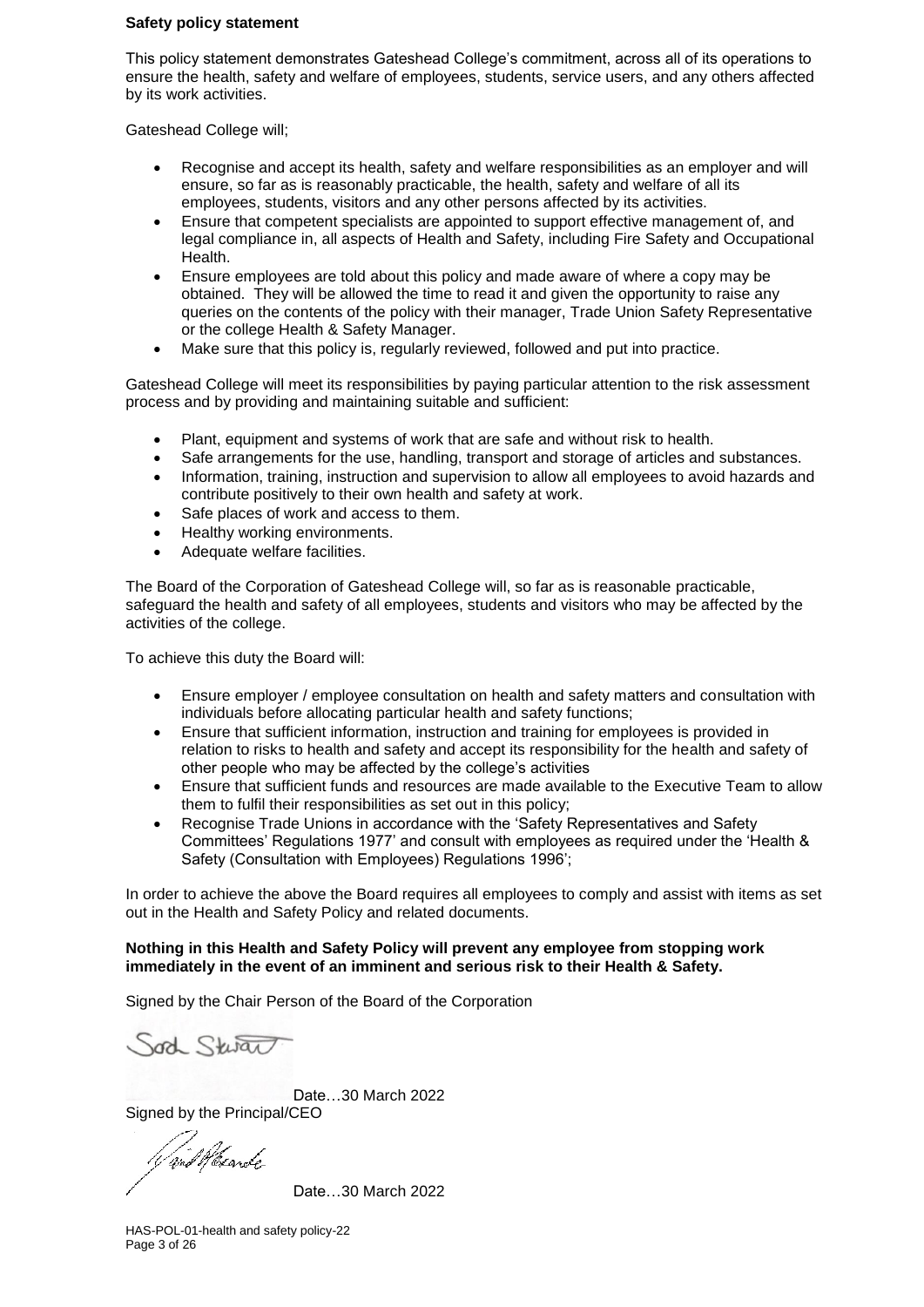#### **Responsibilities**

#### **2.1 The Board of the Corporation**

- a) Accept their individual role in providing leadership to the college in health and safety.
- b) Ensure that all health and safety risks are considered when approving any college project.
- c) Ensure that all papers submitted for approval include health and safety implications of the recommendations.
- d) Ensure that the Principal takes all necessary action and implements and manages effective procedures to satisfy all requirements set out in this policy.
- e) Receives an annual report and acts on any issues.
- f) Ensures all subsidiary companies of Gateshead College comply with health and safety regulations and have adequate procedures and policies in place.

# **2.2 The Principal/CEO**

- a) Ensure, so far as is reasonably practicable, the health, safety and welfare at work of all college employees, students and visitors and any other person who may be affected by the college activities.
- b) Ensure that there is an effective Policy for Health and Safety which complies with health and safety legislation, and that it is understood at all levels.
- c) Devise a strategy to ensure that the Health and Safety Policy and its associated policies and procedures are implemented.
- d) At least once a year appraise the effectiveness of the policy and ensure that any necessary changes are made.
- e) Appoint competent persons to assist them with health and safety measures including the assessment of risks.
- f) Allocate sufficient resources to ensure that regulations and college policies and procedures can be complied with, and ensure that appropriate priority is given to health and safety matters, including new projects, plant and equipment.
- g) Make and give effect to such arrangements as are appropriate for the cooperation and co-ordination of other employers who share college workplaces.
- h) Ensure that a planned and prioritised approach to risk assessment is being carried out in their area, and that this is included in the operating plans against which regular reports will be made.
- i) Review the Health and Safety Manager's annual reports which will include accident statistics, investigation reports, health and safety committee reports and internal and external developments, and take action to reduce unfavourable trends and be satisfied that corrective action is taken.
- j) Accompany the Health and Safety Manager on inspections to satisfy him / herself /their self that they are carried out thoroughly and to demonstrate a personal interest, in conjunction with employees or their representatives.
- k) Attend the health and safety committee meetings.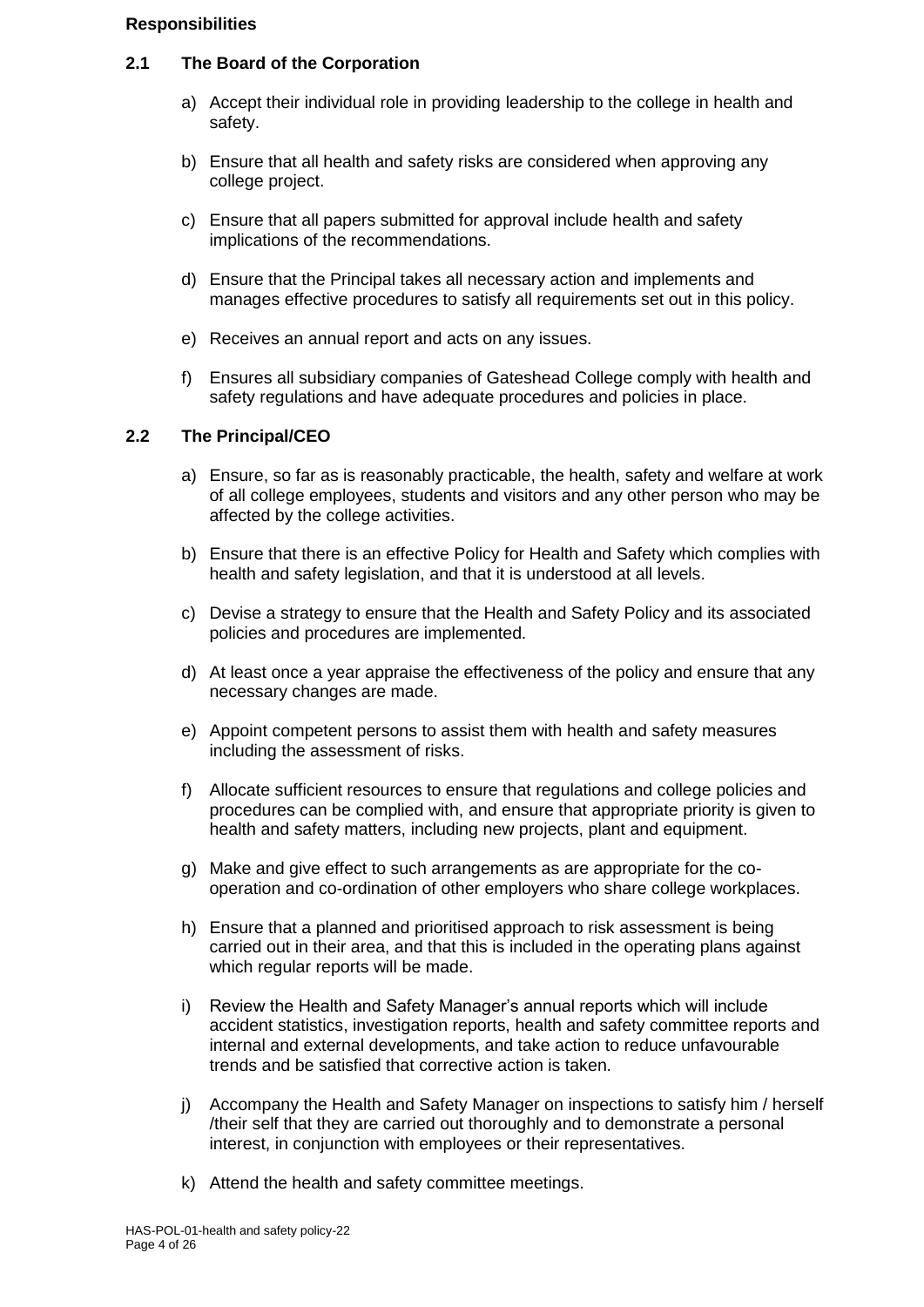- l) Ensure that a positive health and safety culture is maintained to facilitate the implementation and maintenance of health and safety issues.
- m) Ensure that Executive, Executive team, Assistant Principals, Curriculum Operations Manager, or other college Managers and Team / Curriculum Leaders are aware of their responsibilities for health and safety and are provided with the necessary training, information and support in order to fulfil these responsibilities.

# **2.3 Executive Team**

- a) Ensure that they are fully aware of their duties under Health and Safety Legislation with Gateshead College's Health and Safety Policy and associated policies and procedures.
- b) Fully familiarise themselves with Gateshead College's Health and Safety Policy and its supporting policies and procedures as necessary, and ensure that they are effectively implemented and communicated at all levels.
- c) Ensure that the Health and Safety Policy and its associated policies are implemented throughout their areas of responsibility.
- d) Ensure that a planned and prioritised approach to risk assessment is being carried out in their area, and that this is included in the operating plans against which regular reports will be made.
- e) Periodically appraise the effectiveness of the Health and Safety Policy and ensure that any necessary changes are made.
- f) Ensure that the Principal/CEO is appropriately briefed on the college's health and safety provision, and that they are made aware of any matters which require their input to ensure the health and safety of employees, students or others who may be affected.
- g) Ensure that the health and safety manager is involved at the outset in developing plans for new buildings, projects and capital bids.
- h) Ensure that a positive health and safety culture is maintained to facilitate the implementation and maintenance of health and safety issues.
- i) Ensure that Directors, Assistant Principals, Head of Department and other "College Managers and Team / Curriculum Leaders are aware of their responsibilities for health and safety and are provided with the necessary training, information and support in order to fulfil these responsibilities.
- j) Review the Health and Safety Manager's annual reports which will include accident statistics, investigation reports, Health and Safety Committee reports and internal and external developments and take action to reduce unfavourable trends and satisfy themselves that corrective action is taken.
- k) Positively promote health and safety whenever possible.
- l) Carry out health and safety tours on a bi-monthly basis to support health and safety and wellbeing. Discuss, observe and review safety matters or items with the staff allocated at the workplace
- m) Ensure that health and safety implications are documented against any relevant recommendations made to the Board of Governors and these are explicit within Board papers.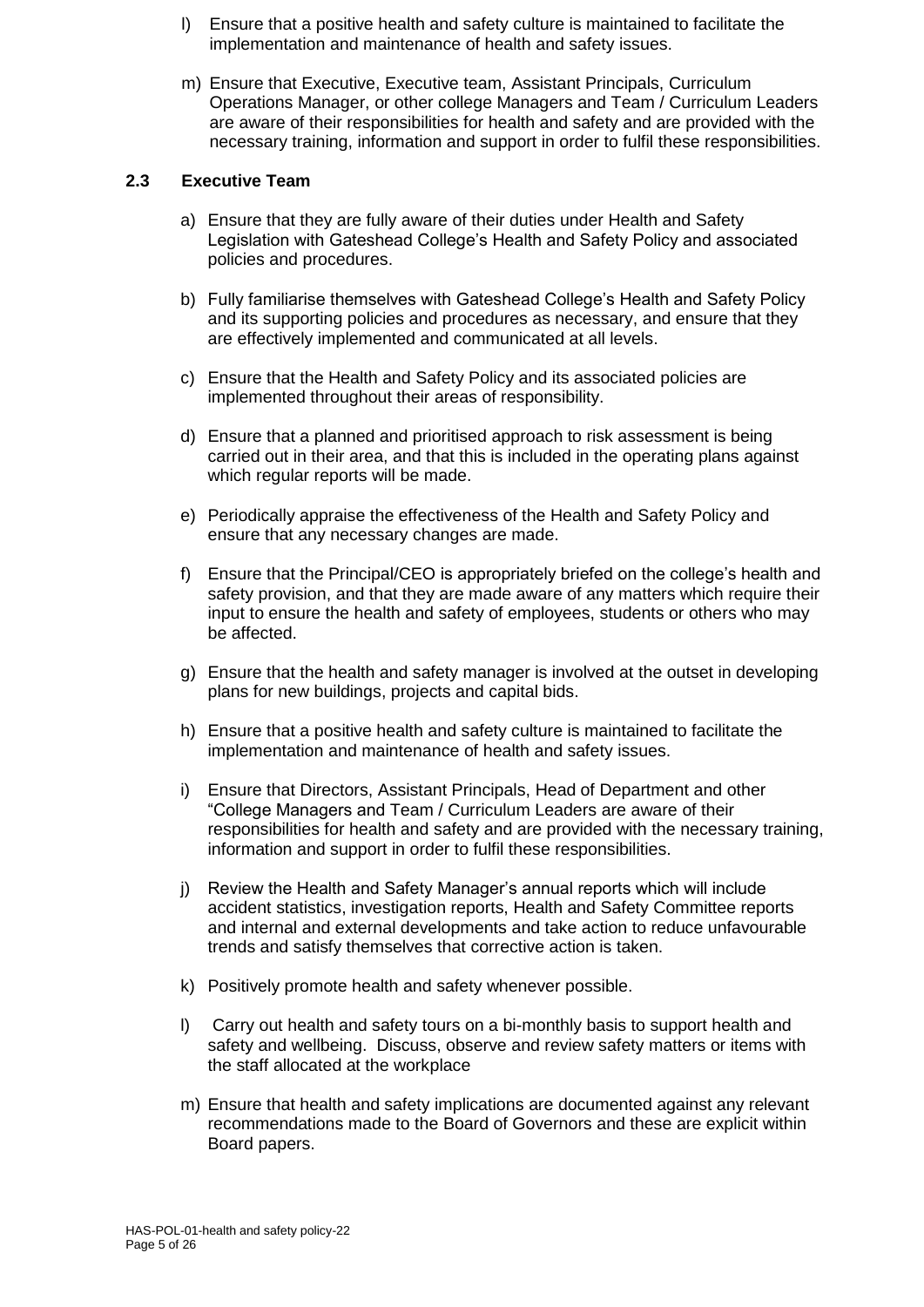# **2.4 Assistant Principals**

- a) Ensure that they are fully aware of their duties under Health and Safety Legislation with Gateshead College's Health and Safety Policy and associated policies and procedures.
- b) Enable a culture of zero tolerance to non-compliance of health and safety issues by managing performance where necessary.
- c) Ensure that a planned and prioritised approach to risk assessment is being carried out in their area, and that this is included in any operating plans against which regular reports will be made.
- d) Ensure that Head of Departments, and other College Managers and Team / Curriculum Leaders are aware of their responsibilities for health and safety and the necessary training, information and resources are made available to ensure they can fulfil their requirements.
- e) Ensure that all employees under their control are provided with adequate information, instruction, training and supervision in relation to health and safety and their activity.
- f) Review the Health and Safety Manager's summary reports which include accident statistics, investigation reports, health and safety committee reports and internal and external developments, and take action to reduce unfavourable trends and satisfy themselves that corrective action is taken.
- g) Ensure their managers carry out as necessary, relevant legislative assessment within their area of responsibility.
- h) Ensure that work areas are kept in a safe, clean, tidy and in an environmentally friendly condition.
- i) Ensure that health and safety is a standing item on all meeting agendas.
- j) Ensure that health and safety is a key consideration when planning any new ventures to diversity or expand the college business or alter existing ventures, and that resources are made available to meet these requirements.
- k) Ensure all accident investigations are carried out to the highest of standards and that assistance from relevant staff and the Health and Safety Manager is provided.
- l) Carry out a monthly health and safety inspection with Head of Department.
- m) Ensure all lesson plans include all health and safety considerations and any risk associated with the lesson.
- n) Ensure all relevant paperwork for college trips and visits is completed to the highest of standards and adequate attention is given to its authorisation.
- o) Chair Health and Safety forums and attends Committee meetings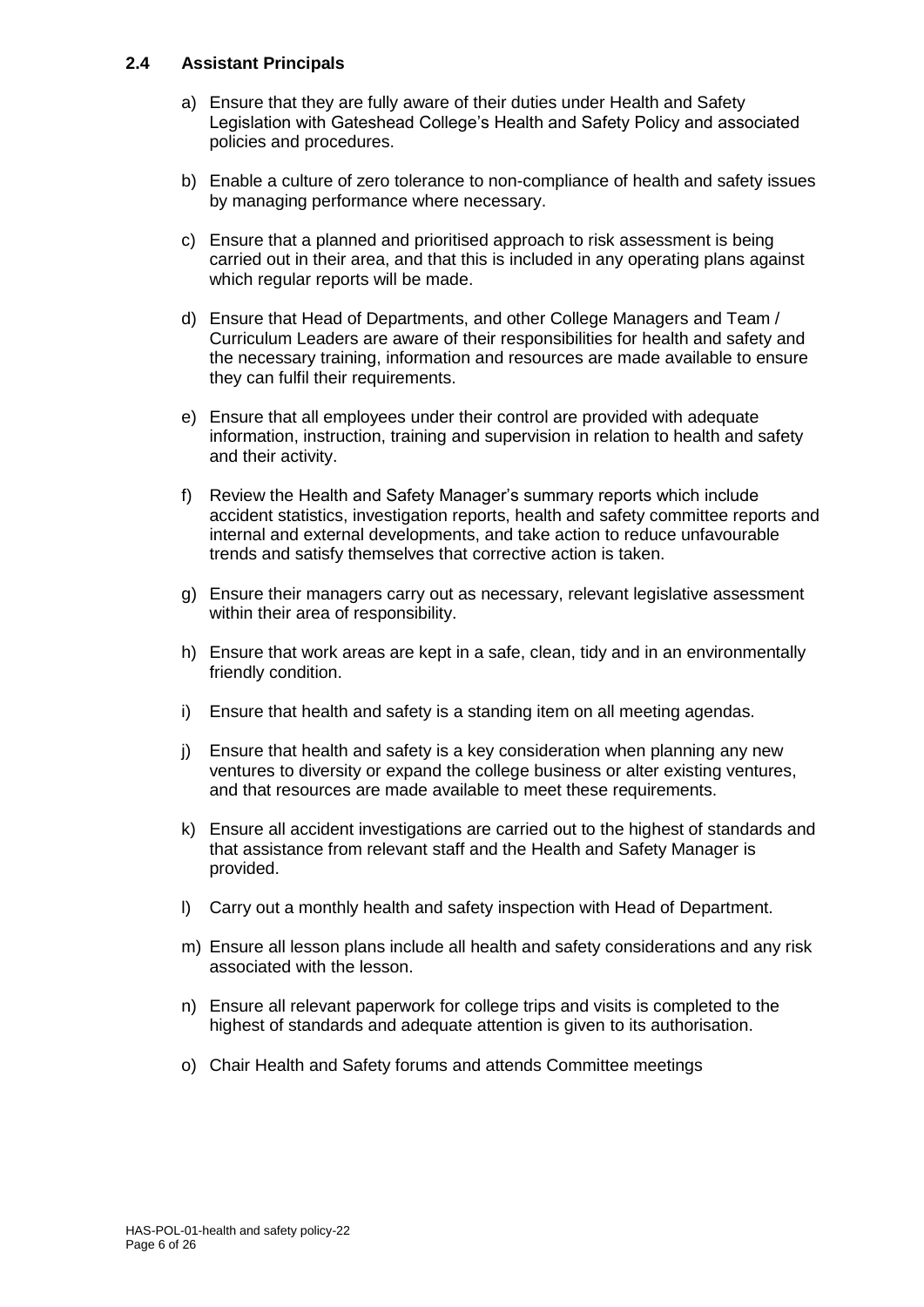#### 2.5 **Director of Marketing & Communications, Estates & Health and Safety and Corporate Administration**

- a) Chair the college Health and Safety Committee meeting
- b) Once a quarter, review the progress of the Health and Safety Manager's Operating Plan and ensure that progress is maintained.
- c) Provide the Health and Safety Manager with support and representation during the implementation of new issues, ideas and policies.
- d) Ensure that a positive health and safety culture is maintained to facilitate the implementation and maintenance of health and safety issues.
- e) Undertake an annual review of the Health and Safety Policy with the Health and Safety Manager and make recommendations for change to the Principal/CEO.

#### **2.6 Head of People and Organisational Development**

- a) Ensure that the college People Development Framework, addresses Health and Safety training requirements of staff as identified in the appraisal process and through risk assessment. This policy should also include the implementation of refresher programmes and the continued development of staff.
- b) Manage the contract with the external occupational health provider.
- c) Ensure that a positive health and safety culture is maintained to facilitate the implementation and maintenance of health and safety issues
- d) Ensure any non-compliance/incident relating to health and safety are investigated fully and in accordance with procedure.
- e) Undertake an annual review of the Health and Safety Policy with the Health and Safety Manager and make recommendations for change to Director of Marketing & Communications, Estates, Health & Safety and Corporate Administration

#### **2.7 Health and Safety Manager**

- a) Develop policies and plans for the health and safety provision within the college and work with the Head of People and Organisational Development in managing their implementation.
- b) Identifies and develops new policies, changes to existing policies and safe working systems that are required.
- c) Ensure policies and procedures are kept up to date and reflect changes in statutory regulations and local working practices/organisation changes.
- d) Advise management on the implementation of safe working systems.
- e) Manage the agenda and attend health and safety committee meetings.
- f) Attend all health and safety forum meetings to provide advice and guidance and report actions/issues to the Health and Safety Committee.
- g) Ensure all accident investigations are completed to the highest of standards, provide advice/guidance and coaching where necessary.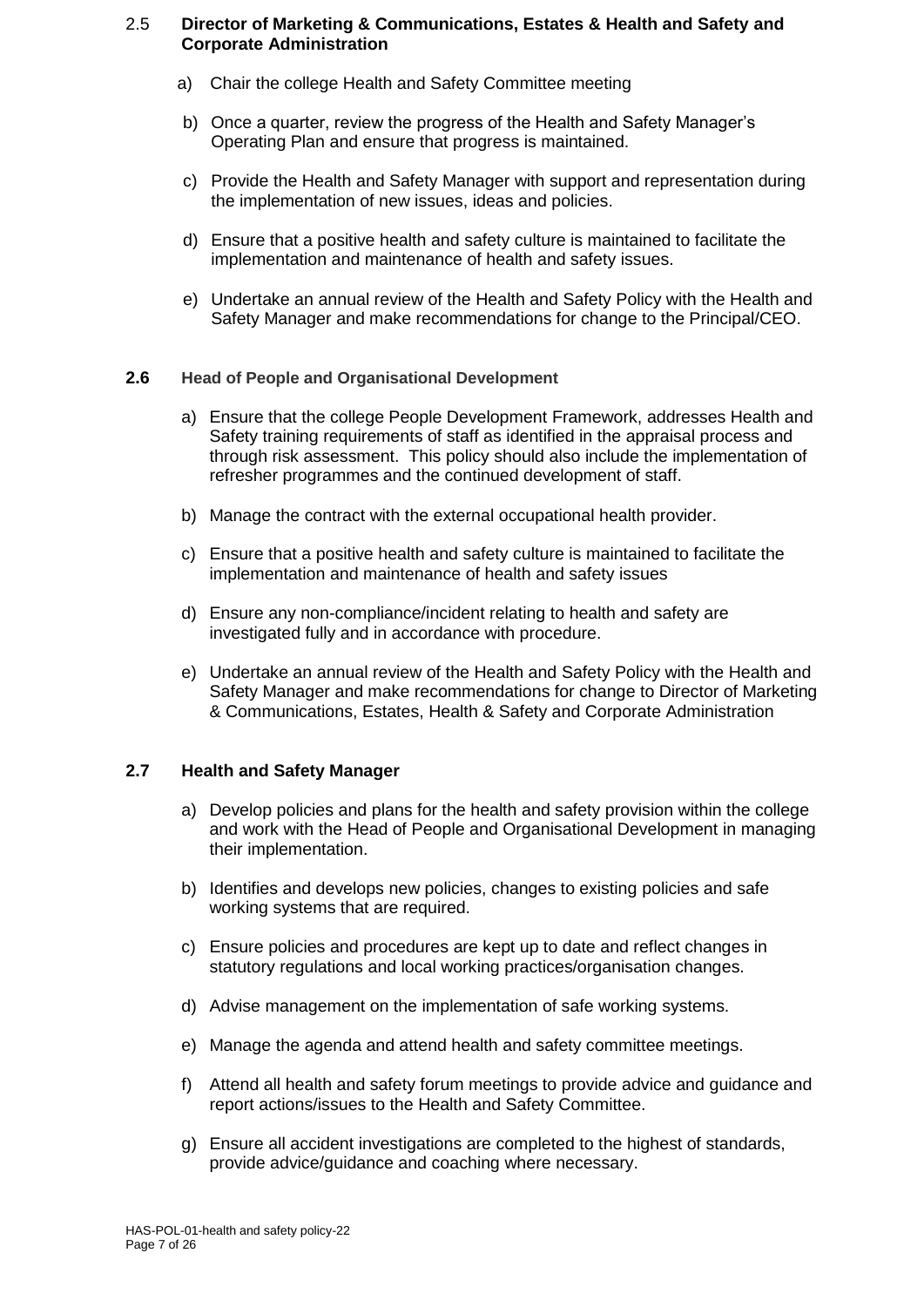- h) Provide reports to the Board of Governors, Principal, Deputy Principals and Directors on health and safety across the college as required.
- i) Provide a liaison point with trade union representatives.
- j) Identify any legislative changes that may be imposed on the college and ensure the college management team are fully briefed.
- k) Positively promote health and safety at every opportunity.
- l) Ensure LT are aware of any incident/accident which occurred within the college remit.
- m) Ensure that a positive health and safety culture is maintained to facilitate the implementation and maintenance of health and safety issues.
- n) Ensure that health and safety provisions are extended to all buildings owned or leased by the college
- o) Develop and maintain business continuity and take post of emergency controller during their implementation.
	- i) Act as emergency controller as and when incidents occur
	- ii) Manage the development of emergency response plans including business continuity
- p) Provide general advice/guidance to anyone within Gateshead College on matters relating to health and safety.
- q) Manage and implement first aid and fire warden provision.

# **2.8 Head of Department/Business Support Managers/ Team Leaders**

For their area, they will have delegated responsibility to:

- a) Manage the day to day implementation of college Health and Safety Policies and plans (as directed by Senior Management).
- b) Co-ordinate, monitor and lead a prioritised risk assessment management action plan in their area and ensure that action is taken to rectify issues raised.
- c) Ensure compliance with Gateshead College's Health and Safety Policy and other relevant policies procedures (such as contractors, risk assessment etc) and relevant legislation.
- d) Monitor that employees are provided with comprehensive and relevant information on :
	- i) The risks to their health and safety as identified by risk assessment.
	- ii) The preventative and protective measures to minimise risk.
	- iii) Procedures relating to matters of serious and imminent danger.
- e) Identify and ensure appropriate training of employees in health and safety issues as identified through risk assessments and the appraisal process. Ensure that line managers and employees who are given specific health and safety roles are provided with appropriate training.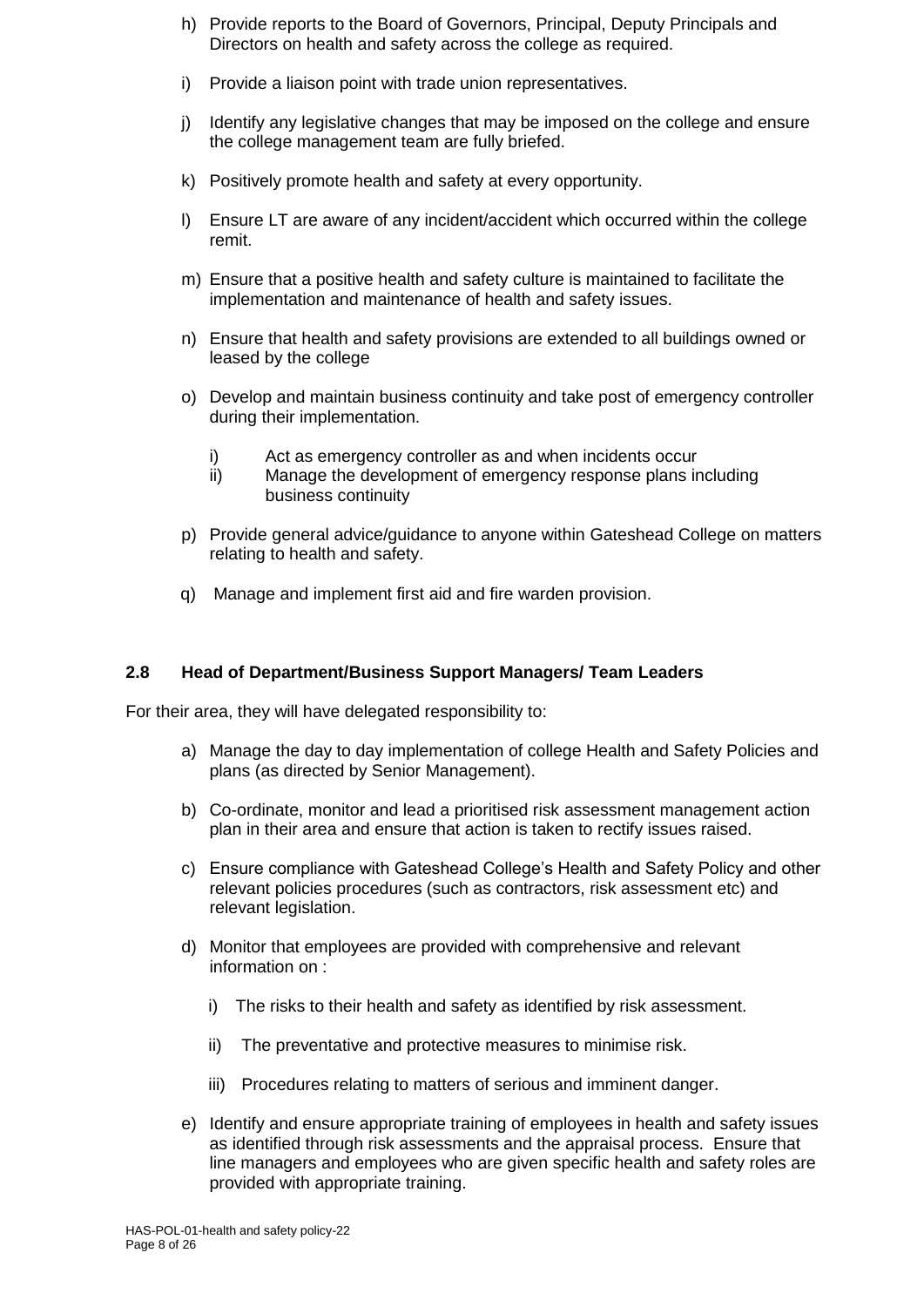- f) Take prompt action to correct any unsafe condition, practice or system.
- g) Ensure that personal protective equipment is worn, maintained and kept in good condition and used where appropriate.
- h) Ensure that equipment is suitable for its purpose and is maintained in an efficient state, efficient working order and good repair and is not misused.
- i) Ensure that any unsafe equipment is adequately isolated and identified when alerted to it.
- j) Ensure that adequate supervision is available at all times.
- k) Ensure a suitable and sufficient induction for the specific area of work is carried out and recorded for all staff and students.
- l) Carry out accident investigations with assistance from relevant members of staff and the Health and Safety Manager, liaise with Trade Union Representatives and make appropriate recommendations.
- m) Carry out health and safety tours and ensure that actions are completed within agreed timescales.
- n) Ensure that all work areas are kept in a safe, clean, tidy and environmentally friendly condition.
- o) Ensure that all risk assessments, including COSHH, Manual Handling and DSE are carried out within their areas of responsibility by a competent person and reviewed as necessary.
- p) Ensure that any member of staff, who is in control of a group of students, adheres to the following :
	- i) Students are advised of the risks to their health and safety and if necessary liaise with the relevant manager whenever employees, students or others are subjected to unacceptable risks;
	- ii) Effective supervision is maintained when in control of students and others.
- q) Ensure that all employees under their control are provided with adequate information, instruction, training and supervision in relation to health and safety and their activity.
- r) Ensure that a positive health and safety culture is maintained to facilitate the implementation and maintenance of health and safety issues.
- s) Ensure that the day to day maintenance/safety checks of equipment are carried out by competent employees and that maintenance records are kept for these checks.
- t) Ensure they attend Health and Safety forums and communicate all items discussed to their staff.
- u) Ensure all relevant paperwork for college trips and visits is completed to the highest of standards and adequate attention is given to its authorisation.
- v) Ensure all lesson plans include all health and safety considerations and any risk associated with the lesson.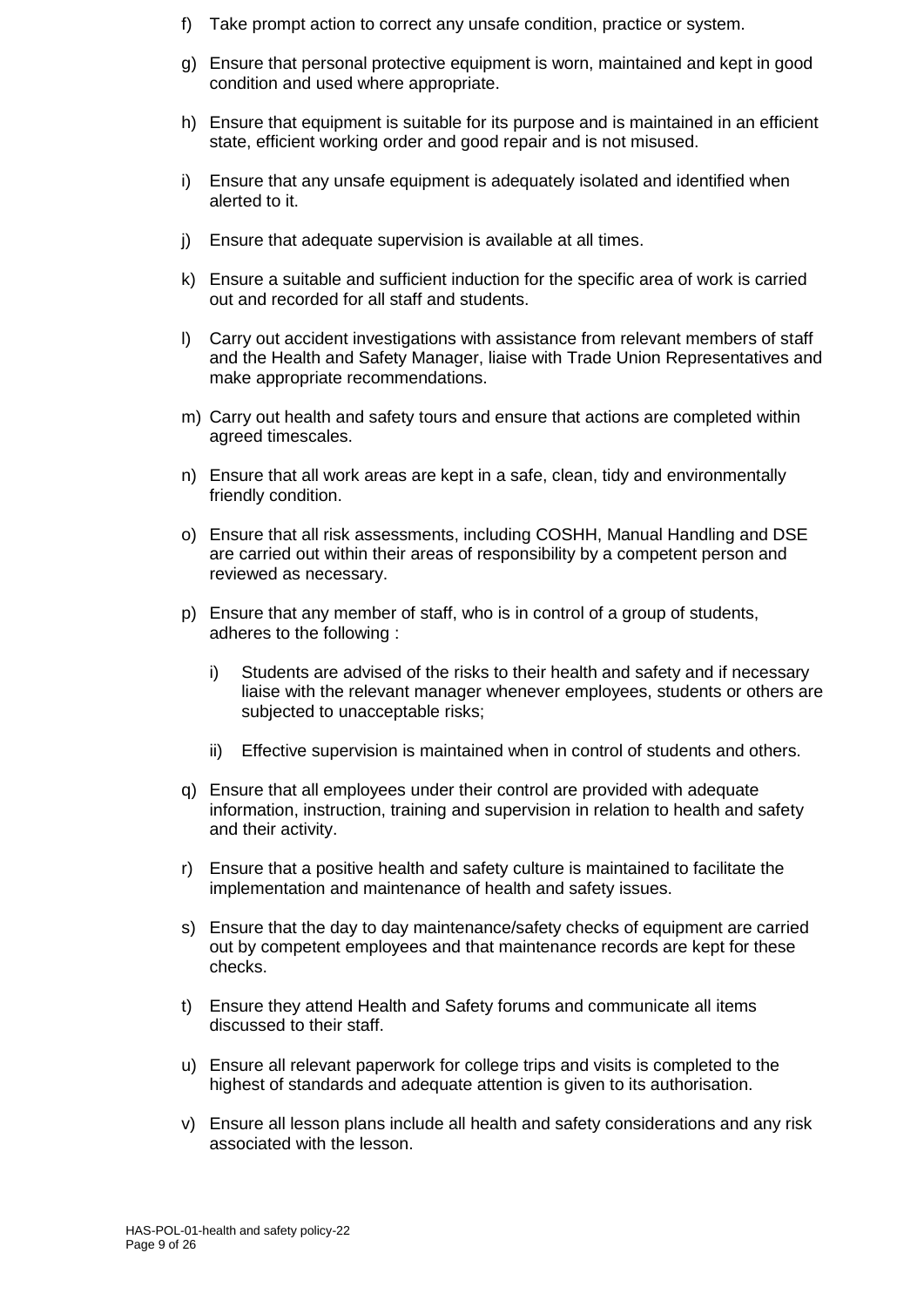w) Conduct safety tours of areas in their control to ensure that the Health and Safety Policy is being implemented effectively. Occasionally these should be conducted with the Assistant Principal.

# **2.9 Facilities Manager**

For their area, they will have delegated responsibility to :

- a) On all matters concerning health and safety ensure the Health and Safety Manager is fully informed/consulted at the outset of any new project and throughout the duration of the project..
- b) Ensure that all equipment is serviced/tested as required under relevant legislation.
- c) Comply with the requirements of the Health and Safety, Asbestos and Contractors' Procedures.
- d) Ensure compliance with relevant legislation for areas under their control.
- e) Ensure that health and safety of all staff, students, visitors and others is controlled in relation to contractors on the site, this will include gathering and holding information, and monitoring their compliance with health and safety legislation whilst work is carried out.
- f) Take the lead role in ensuring that the asbestos policy is implemented and that progress against the action plan is maintained.
- g) Ensure that contractors are managed in accordance with college procedure and relevant legislation.
- h) Ensure that a planned and prioritised approach to risk assessment is being carried out in their area, and that this is included in the operating plans against which regular reports will be made.
- i) Carry out accident investigations when necessary with assistance from relevant members of staff and the Health and Safety Manager and liaise with trade union representatives as appropriate.
- j) Ensure that any unsafe equipment is adequately isolated and identified when alerted to it and to ensure that all obsolete equipment is removed from the work areas.
- k) Ensure that all work areas are kept in a safe, clean, tidy and environmentally friendly condition.
- l) Ensure that all employees under their control are provided with adequate information, instruction, training and supervision in relation to health and safety and their activity.
- m) Ensure that a positive health and safety culture is maintained to facilitate the implementation and maintenance of health and safety issues.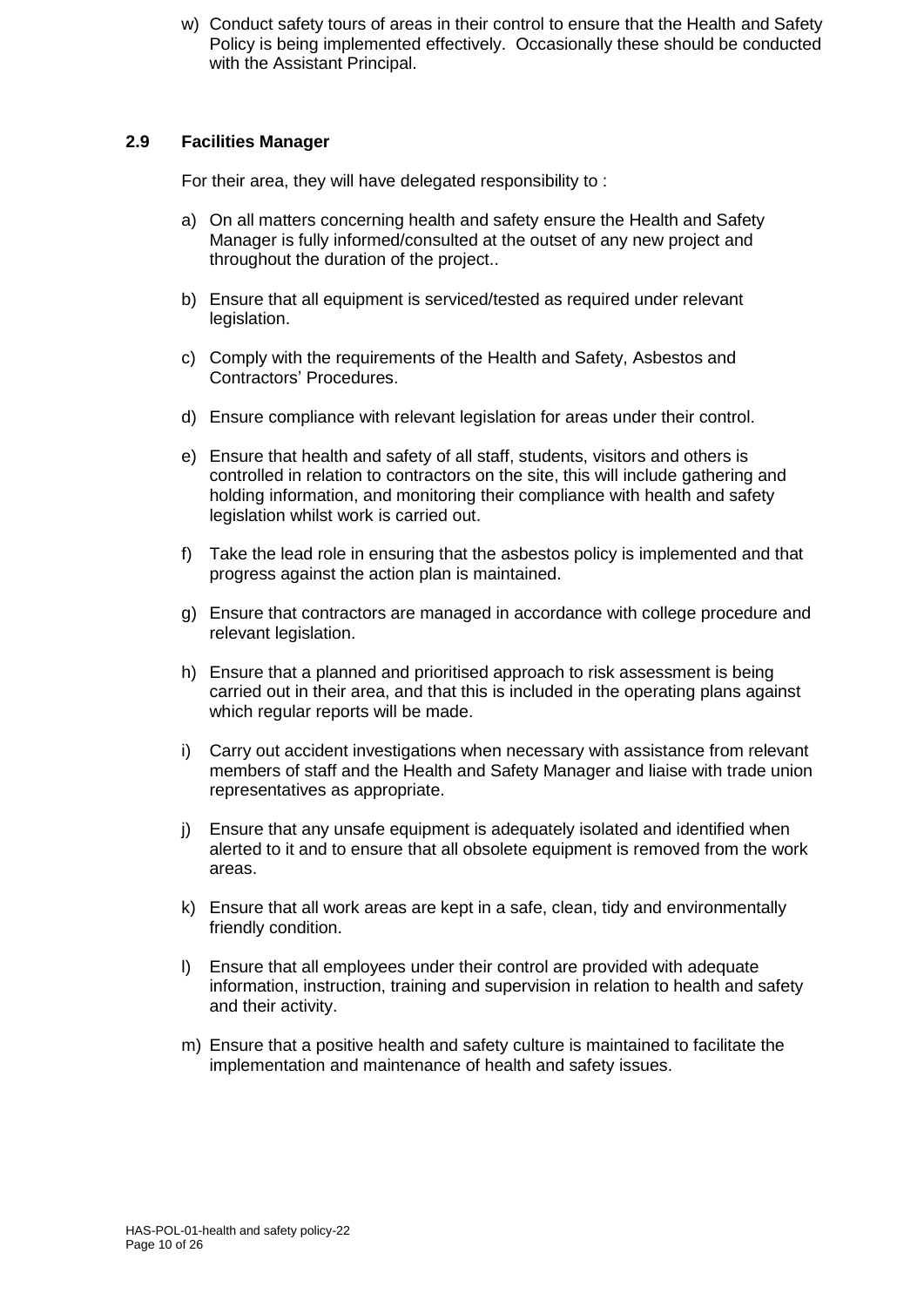# **2.10 Other Employees with Managerial/Supervisory Responsibilities**

- a) Supervise the day to day implementation of safe systems of work and control measures in their area.
- b) Carry out risk assessments as directed by their manager in conjunction with staff under their control and discuss the results with managers to identify action that must be taken to reduce risk.
- c) Provide staff, either directly or by using an external source, with comprehensive and relevant information, training and instruction on:
	- i) the risks to their health and safety as identified by risk assessment;
	- ii) the preventative and protective measures to minimise risk;
	- iii) procedures relating to matters of serious and imminent danger.
- d) Ensure a culture of good health and safety practice is maintained within the team.
- e) Ensure a culture of good health and safety practice is maintained within the team.
- f) Ensure personal protective equipment is maintained in good condition, monitored and used where appropriate.
- g) Ensure that day to day maintenance/safety checks of equipment are carried out by competent employees and that maintenance records are kept for these checks.
- h) Ensure adequate supervision is available at all times, if this is not possible, prohibit the activity and consult with the Curriculum Manager.
- i) Ensure visitors in their section are not placed at risk and fully understand the relevant terms of the college Health and Safety Policy.
- j) Ensure that all obsolete equipment is safely removed from all work areas.
- k) Ensure that all employee under their control are provided with adequate information, instruction, training and supervision to health and safety and their activity.
- l) Ensure that a positive health and safety culture is maintained to facilitate the implementation and maintenance of health and safety issues.

# **2.11 Employees**

- a) Comply, support and co-operate with the requirements of the Health and Safety Policy and undertake any training required to meet the colleges' responsibilities regarding health and safety and their individual activities.
- b) Comply with the Gateshead College Health and Safety Policy and associated procedures in implementing the requirements of risk assessments, all health and safety legislation and related codes of practice.
- c) Take reasonable care of their own health and safety and that of other persons who may be affected by their acts or omissions.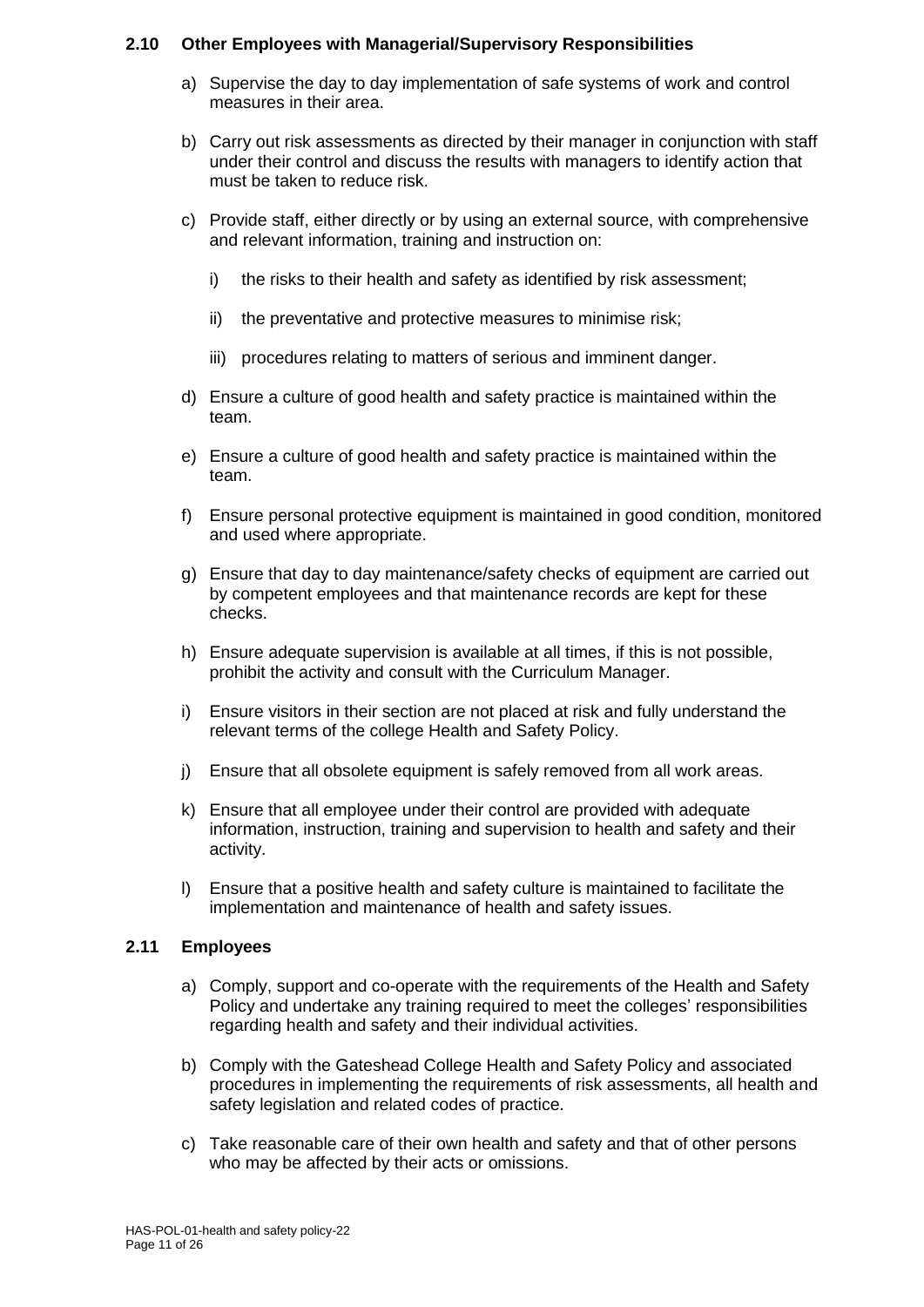- d) Work in accordance with information and training provided, including the wearing of personal protective equipment, where required.
- e) Report any defect in plant and equipment or shortcomings in the existing safety arrangements to their line manager.
- f) Not undertake any task for which they have not been authorised and for which they have not been adequately trained.
- g) Any member of staff who is in control of a group of students must ensure, in line with guidance on induction and the use of the learner health and safety induction form/ e- learning package.
	- i) Students are advised of the risks to their health and safety and if necessary liaise with the relevant induction manager whenever employees, students or others are subjected to unacceptable risks;
	- ii) Effective supervision is maintained when in control of students and others.
- h) Report to their line manager and health and safety immediately any accident or near miss which caused, or could have led to personal injury.
- i) Ensure that students and visitors are escorted safely from the building in event of evacuation.
- j) Assist with investigations and the implementation of preventative measures in response to accidents and dangerous occurrences.
- k) Must alert their line manager and human resources to any medical condition which is likely to affect their existing duties.
- l) Ensure all lesson plans include any health and safety considerations and any risks associated with the lesson.
- m) Ensure that a positive health and safely culture is maintained to facilitate the implementation and maintenance of health and safety issues.
- n) Not to undertake any activity without ensuring a suitable and sufficient risk assessment and associated control measures are in place.
- o) Ensure health and safety is a key consideration when planning new ventures to diversity or expand the college business or alter existing ventures, and that resources are made available to meet these requirements.

#### **2.12 Human Resources Department**

- a) Support the capture of health and safety training needs through ASPIRE process or directly from managers or staff
- b) Manage and maintain cross college health and safety training requirements and records of training.
- c) Co-ordinate and manage the occupational health provision within the college.
- d) Ensure all new employees receive a copy of the Health and Safety Policy and promote awareness with all employees.
- e) Ensure college induction programme covers health and safety related training.
- f) Ensure all job descriptions cover accountability for health and safety.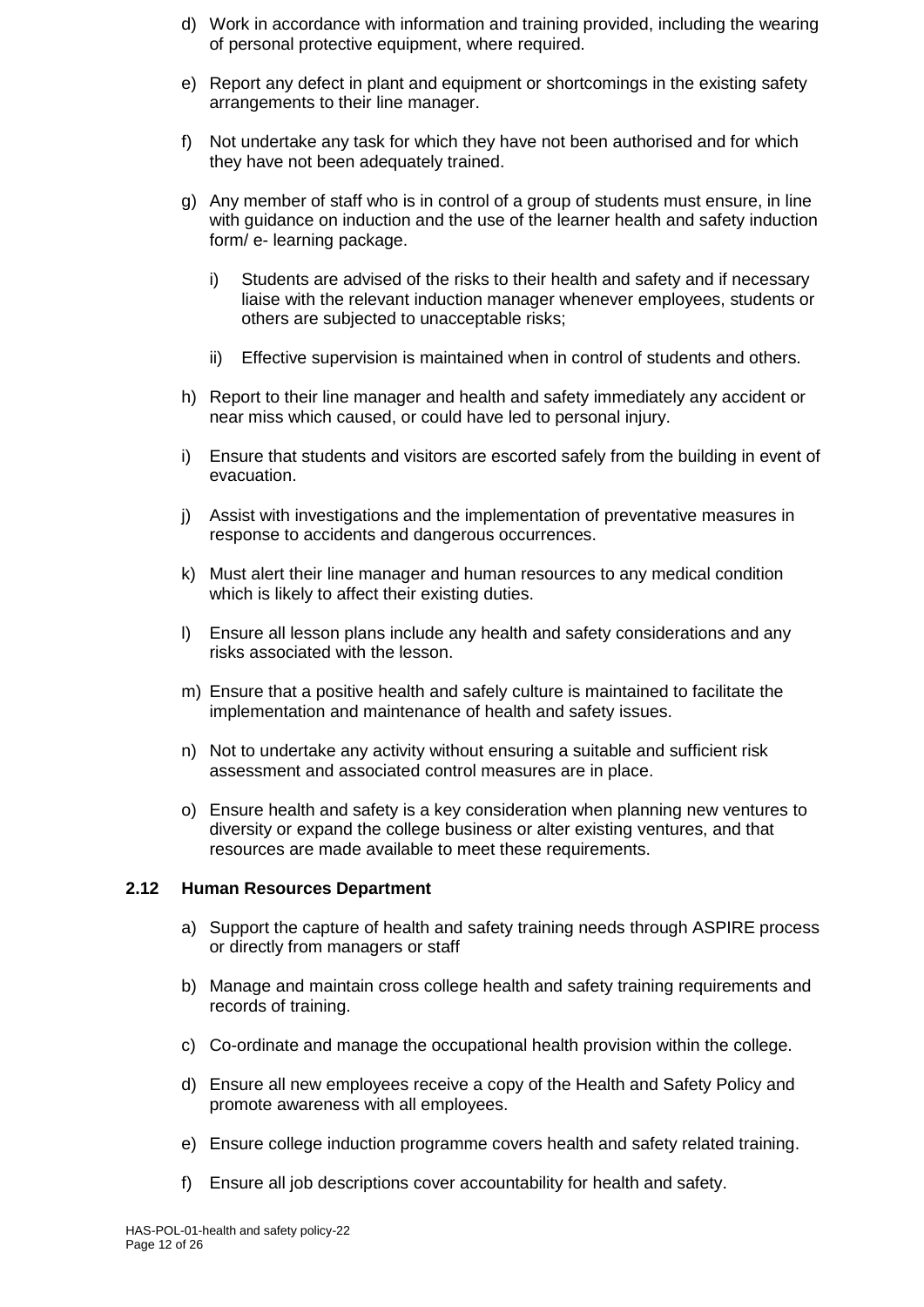- g) Collate, report and analyse reasons for sickness absence or reasons for leaving college employment and highlight any trends related to health and safety or welfare to the relevant line manager.
- h) Assist in the production of the annual health and safety report by providing data relating to staff training.

# **2.13 College designated First Aiders**

- a) Maintain first aid provision within their locality
- b) Assist casualties in non-serious and serious incident son college grounds (and on trips as required), in line with the health and safety approved training course and refresher training
- c) Follow college guidance as noted in the arrangements section of the policy.

# **2.14 Fire Wardens**

Gateshead College will appoint a number of fire wardens within designated areas to assist the Emergency Controller/Health and Safety Manager, in ensuring that all persons safely evacuate the building upon hearing the fire alarm.

The college will provide suitable training and refresher training when necessary. All fire wardens must make themselves familiar with the procedures set out within the emergency response manual.

#### **2.15 Health and Safety Committee**

Gateshead College acknowledges the importance of employee participation in health and safety matters. The Health and Safety committee will meet at least 3 times per year.

- 1. The Health and Safety Committee will consist of :
	- a) Principal/CEO
	- b) Director of Marketing & Communications, Estates, Health & Safety and Corporate Administration (Chair);
	- c) Head of People and Organisation Development
	- d) Health and Safety Manager;
	- e) Management representatives;
	- f) Union representation;
	- g) Employee representation;
		- a. Student Representation
- 2. The Committee will :
	- a) Establish and maintain high standards of health, safety and welfare in keeping with legal requirements and with company policy.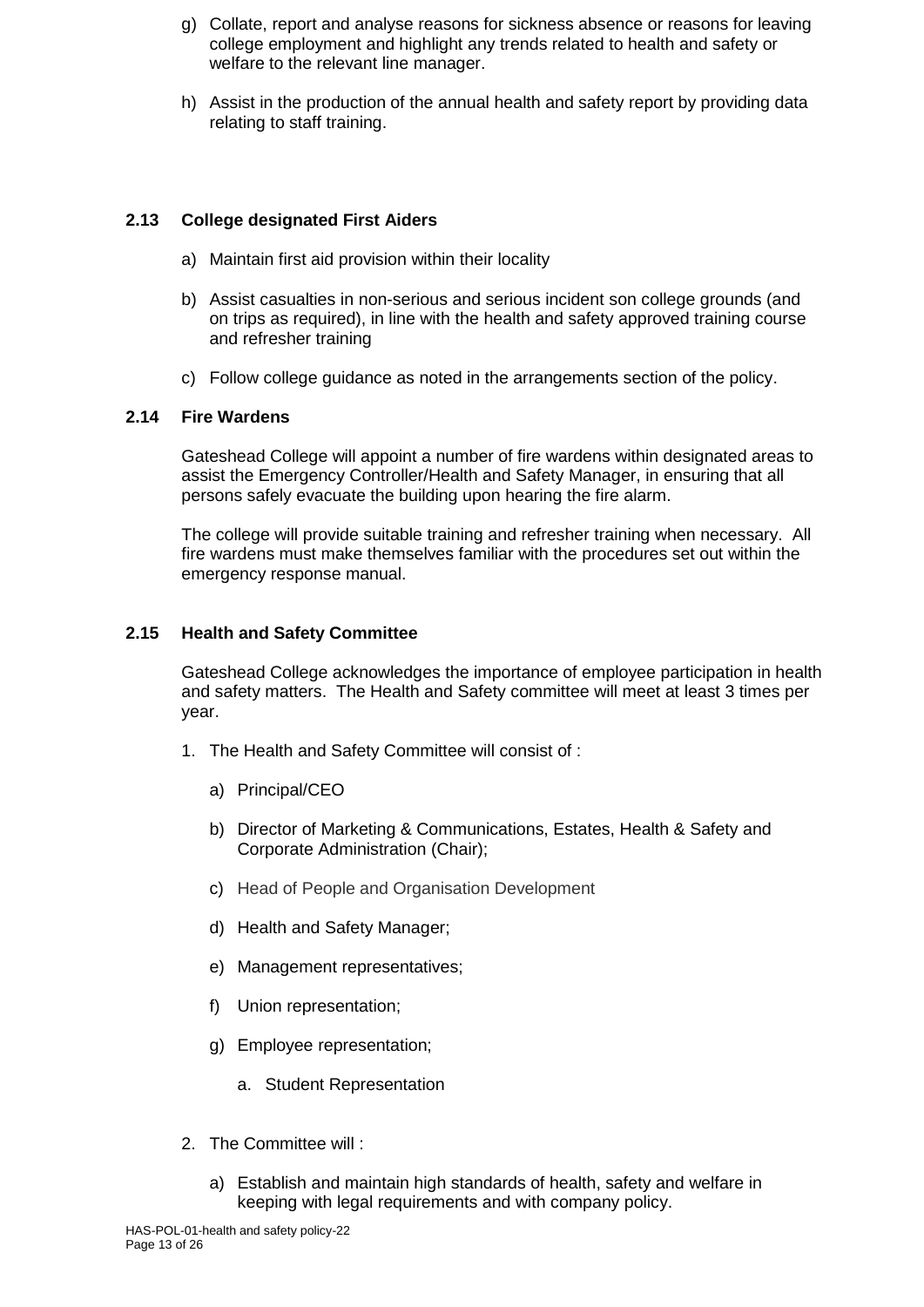- b) Promote co-operation amongst all staff in investigating, developing and monitoring these measures so as to ensure the health, safety and welfare of all employees, visitors and contractors.
- c) Consider new legislation and its impact on the college.
- d) Monitor cross college health and safety projects to ensure they are on target and completed.
- e) Study trends in accident and notifiable disease statistics.
- f) Provide reports to management on unsafe and unhealthy conditions and practices and recommendations for correct action.
- g) Examination of safety audit reports internal and external.
- h) Consider reports and factual information provided by inspectors of enforcing authority.
- i) Receive health and safety issues identified through the health and safety forums
- 3. The minutes of the committee meetings will be supplied to each member of the committee and brought to the attention of all employees via posting on intranet.

# **2.16 Contractors**

Contractors are expected to support the implementation of Gateshead College's Health and Safety Policy and health and safety rules for contractors, and as such shall:

- a) Ensure that their employees observe all health and safety instructions, rules and procedures and are fully aware of their health and safety responsibilities.
- b) Ensure all contractors and sub-contractors are suitably qualified and competent in the activity for which they are employed.
- c) Provide the college with an up to date safety policy and any relevant risk assessments relating to the activity being undertaken.
- d) Ensure all work equipment brought on sight is maintained and in safe working order.
- e) Provide sufficient information, instruction and supervision to ensure their employees are able to carry out their work safely and without risk.
- f) Establish and enforce good house-keeping.
- g) Ensure that all accidents and near misses are reported to the appropriate person.
- h) Report any defective plant, equipment and structures.
- i) Ensure their employees are issued with suitable personal protective equipment and that it is worn at all times whilst carrying out their activity.
- j) Ensure that the employee has received suitable instruction and training with regard to the use of PPE and that it is maintained to a suitable standard.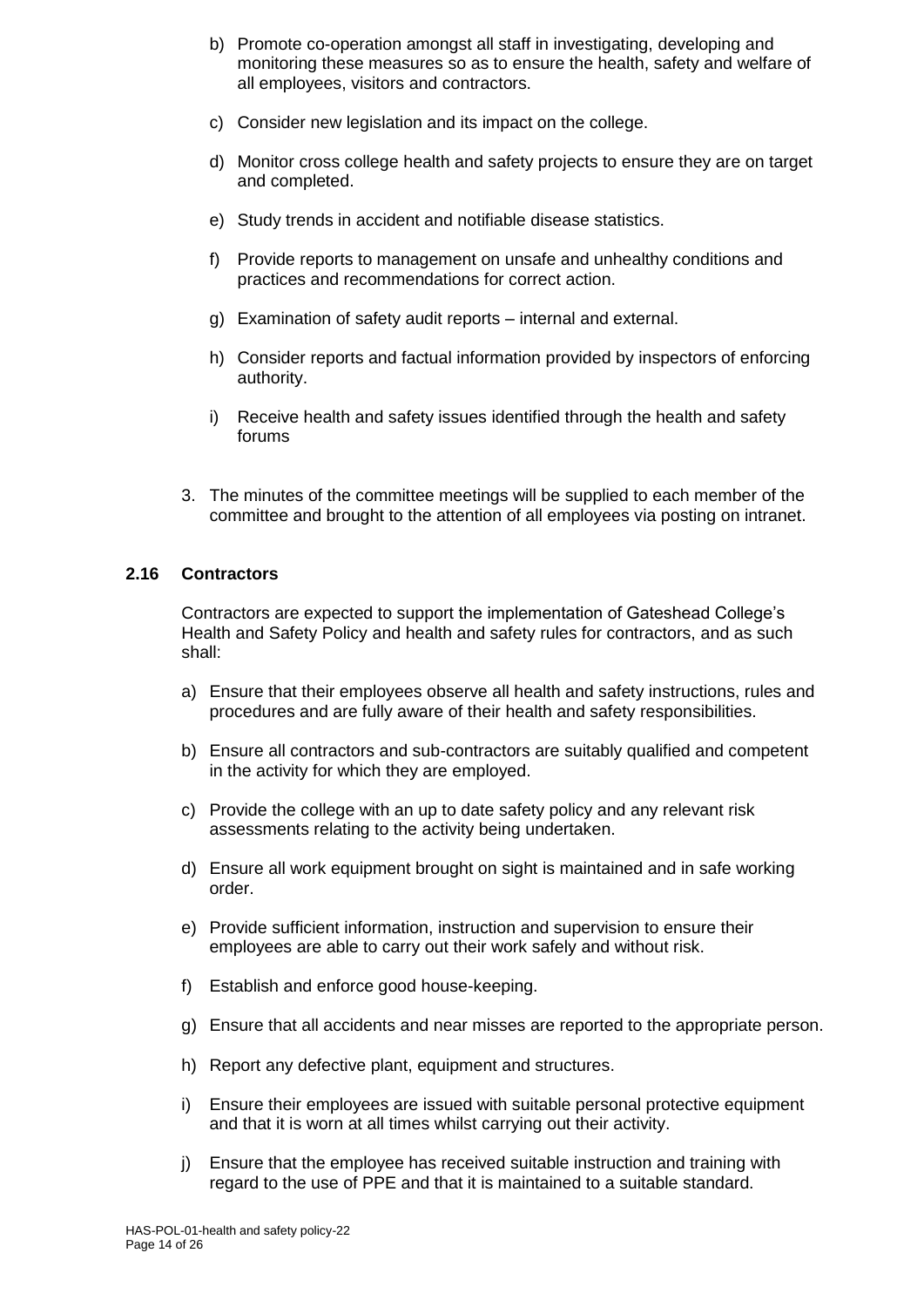Under no circumstances should any contractor use any work equipment which is the property of Gateshead College. See Section 3.4 of this policy for further information.

#### **Arrangements**

#### **3.1 Accident Reporting and Investigation**

The college will comply with the Reporting of Injuries, Diseases and Dangerous Occurrences Regulations 2013 and report to the HSE any accidents which cause a fatality, major absence or over 7days injury.

All accidents to staff, students, visitors and contractors will be recorded on a college accident form or online system.

All accidents will be reported to the Health and Safety Manager with a completed form immediately following the accident.

Accidents include all those resulting in injury, property damage and or loss, near miss or dangerous occurrence.

The Health and Safety Manager will co-ordinate any investigation requirements which will include liaising with trade union representatives and arrange formal reporting to the HSE in accordance with current legislation.

All accident reports will be monitored by the Health and Safety Manager. Monitoring reports will be produced and sent to the Executive Team, Board of Governors and Health and Safety Committee. This will include recommendations for further action.

For further guidance, see the Gateshead College Accident and Investigation Procedure.

#### **3.2 Alcohol and Drugs**

Gateshead College is committed to providing a safe and healthy working environment. This can be put at risk by the consumption of alcohol and nonprescribed drugs to such an extent that it may affect health, performance, conduct and relationships in the workplace.

The college accepts that employees with an addiction to alcohol and/or drugs need support and will help them to and recognise when they have become or are becoming dependent and to seek appropriate help.

The college does not condone illegal acts and therefore anyone found processing, trafficking, taking or selling drugs in the workplace will be subject to disciplinary action and the police will be informed.

The college will:

- i) Alert all employees to the risks associated with alcohol and drug misuse and to promote a positive attitude towards the responsible use of alcohol and prescribed drugs
- ii) Encourage employees in seeking help at an early stage in order to improve the chances of a successful change in behaviour
- iii) Provide a consistent and non-judgemental range of options to assist employees with alcohol or drug related problems.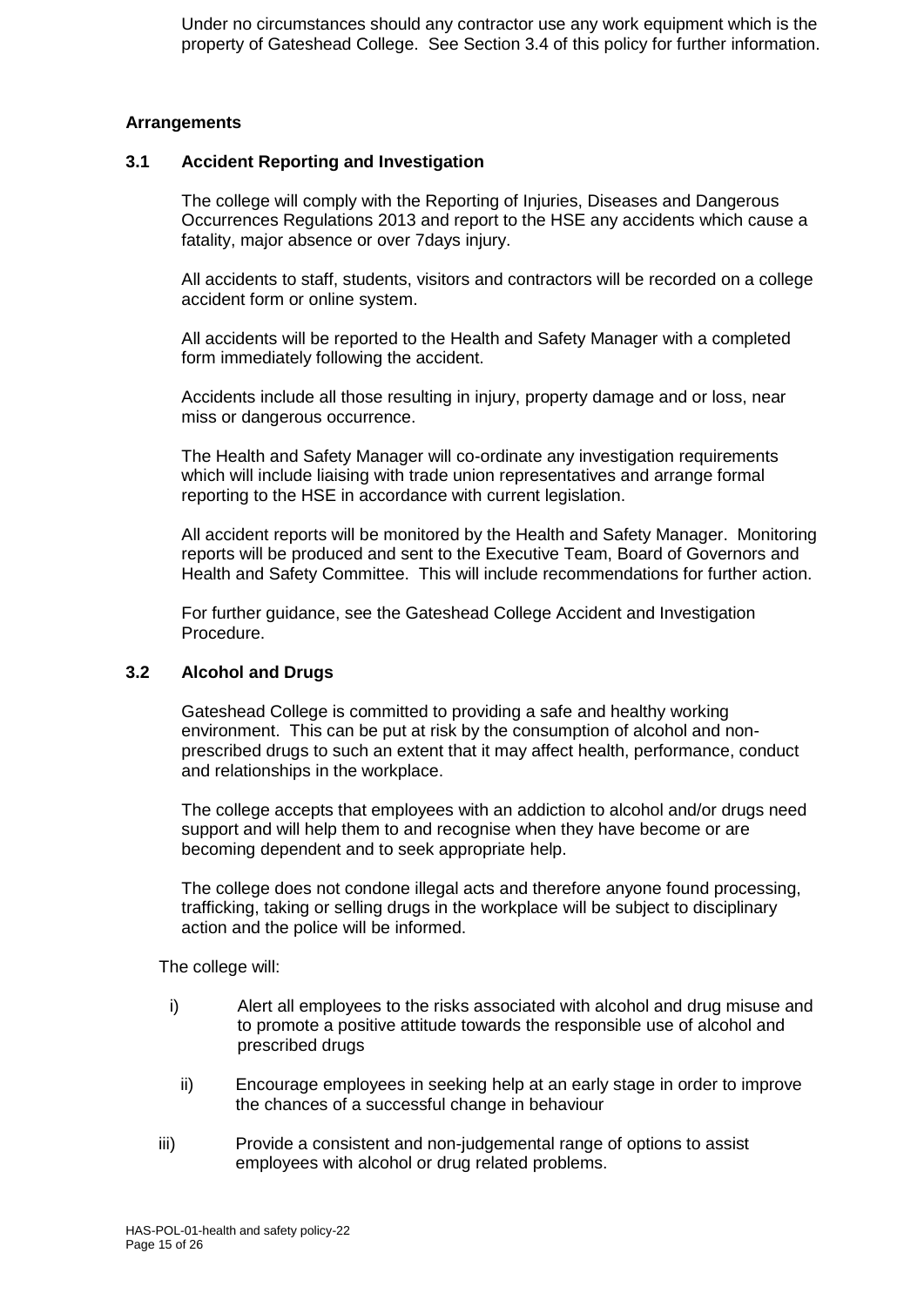#### **3.3 Asbestos**

Gateshead College is committed to providing a safe and healthy workplace, and this includes dealing efficiently and properly with any asbestos materials identified in the premises as required by 'The Control of Asbestos at Work Regulations 2012 '.

- i) All employees who are likely to work on or inspect asbestos containing material will be trained in asbestos awareness.
- ii) The Facilities Manager is responsible for ensuring that the asbestos registers are maintained and inspections of known asbestos is carried out in college owned premises.
- iii) The Facilities Manager is responsible for ensuring information regarding asbestos is related to contractors working on the premises.
- iv) The Facilities Manager is responsible for controlling an emergency situation, relating to asbestos, in liaison with the Health and Safety Manager.
- v) Anyone in the college who comes into contact with anything they suspect to the asbestos, must contact the Health and Safety Manager or Facilities Manager immediately and take any necessary measures to cordon off the area and prevent further access.

ON IDENTIFYING ASBESTOS CONTAINING MATERIAL ALL WORK SHOULD STOP IMMEDIATELY AND BE REPORTED TO THE HEALTH AND SAFETY MANAGER.

For further guidance, see the Gateshead College Asbestos Procedure.

#### **3.4 Contractors and Visitors**

The College has a statutory duty to ensure so far as is reasonably practicable, that people other than employees (including contractors and sub-contractors, visitors, members of the public and trespassers) are not exposed to health and safety risks.

The College will therefore ensure that all contractors and visitors are given an induction on site, to alert them to the potential hazards in their work area and the rules and regulations in place to ensure their safety whilst on site.

Only contractors which have satisfied the Facilities Manager of their Safety Management System and/or been included within the approved contractors list, will be allowed to undertake any activities on site.

A contractor must provide information relating to their risk assessments before work commences on site and ensure that their employees are trained and competent to adequately carry out their activity.

The contractor must make themselves aware of the contractors' safety rules and Gateshead College's Health and Safety Policy and other related policies.

No member of staff should invite a contractor on site without prior permission from Facilities.

All visitors will be inducted into the college by reception staff and provided with a visitors pass. All employees must ensure that all visitors have an in-date pass on their person.

For further guidance, see the Gateshead College Management of Contractors procedure and section 2.16 of this policy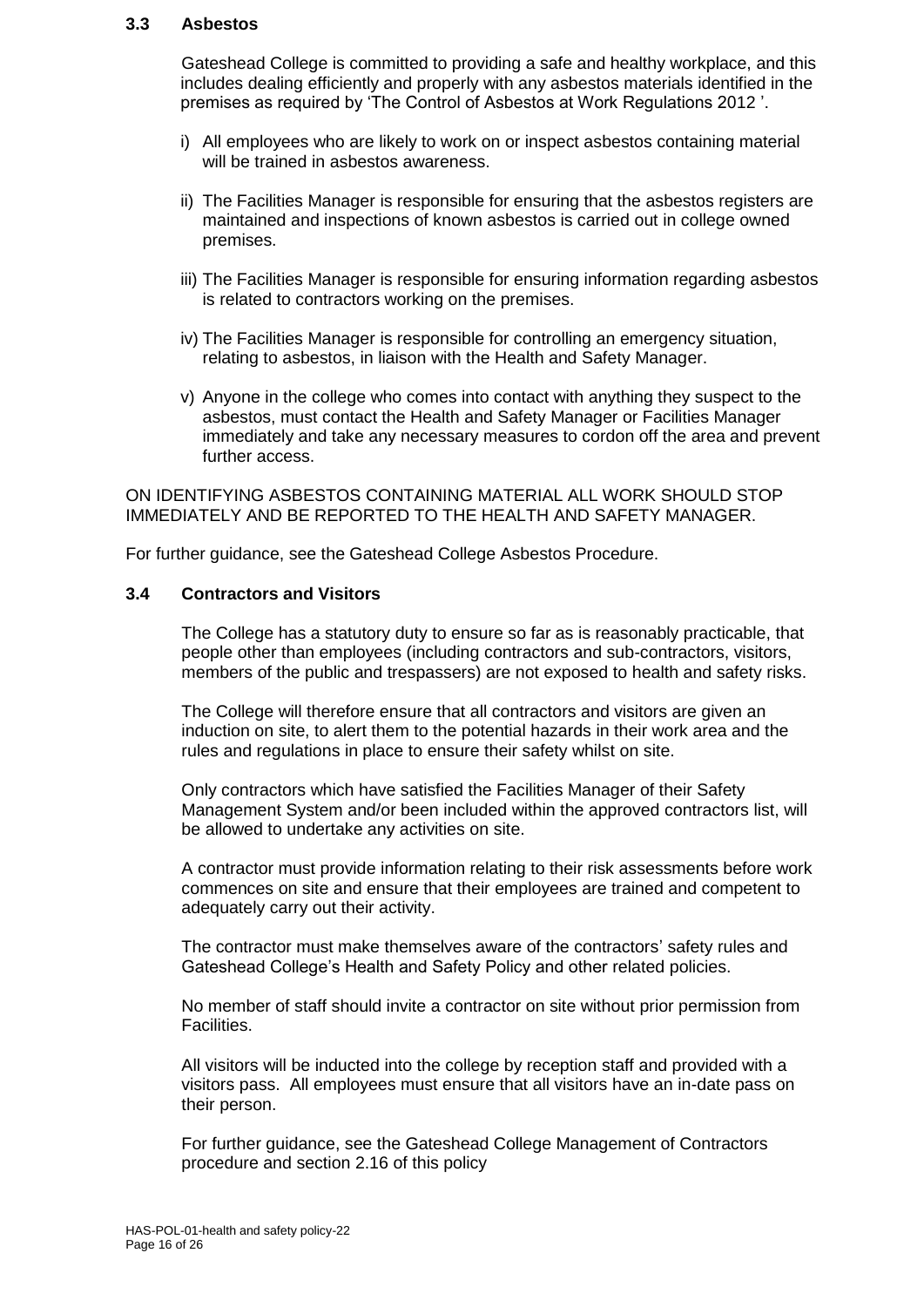# **3.5 Control of Substances Hazardous to Health (COSHH)**

The College acknowledges that no substance can be considered completely safe. All reasonable steps will be taken to ensure that the exposure of employees to substances hazardous to health is prevented, or at least controlled, to within the published Workplace Exposure limits (WEL).

The College will aim to ensure that all substances hazardous to health are adequately controlled using a suitable hierarchy of control measures.

Where possible, hazardous substances will be substituted by less harmful ones, where this is not achievable further control measures will be adopted.

The College will attempt to control exposure by engineering methods (ie physical barriers, design etc) where reasonably practicable. Where exposure cannot be adequately controlled by engineering means, appropriate personal protective equipment will be provided free of charge after consultation with employees or their representatives.

All persons using a controlled substance must ensure a suitable and sufficient COSHH assessment has been carried out and that the control measures implemented before any activity commences.

All employees and students will be provided with comprehensive information and instruction on the nature and likelihood of their exposure to substances hazardous to health.

Where the COSHH assessments and related information requires health surveillance to be carried out, the college will make suitable arrangements through the Occupational Health Contract for the introduction of such an assessment.

Disposal of all controlled substances must meet current legislative requirements and be controlled through the Facilities Department.

For further guidance, see the Gateshead College COSHH Procedure.

# **3.6 Display Screen Equipment**

All reasonable steps will be taken by the college to ensure the health and safety of employees who work with display screen equipment (DSE) as required under the Display Screen Equipment Regulations 1992.

The college acknowledges that health and safety hazards may arise from the use of this equipment and that principally the risks associated with the use of DSE relate to physical (musculoskeletal) problems, visual fatigue and mental stress.

It is the intention of the college to ensure that risks are reduced to a minimum. Where it is identified that a member of staff is a prescribed user, as identified within the Display Screen Equipment Regulations, a suitable assessment of their workstation will be carried out by a competent person.

Gateshead College will:

- i) Seek to give information and training to enable fuller understanding of these issues.
- ii) Inform employees of their entitlement to free eye tests.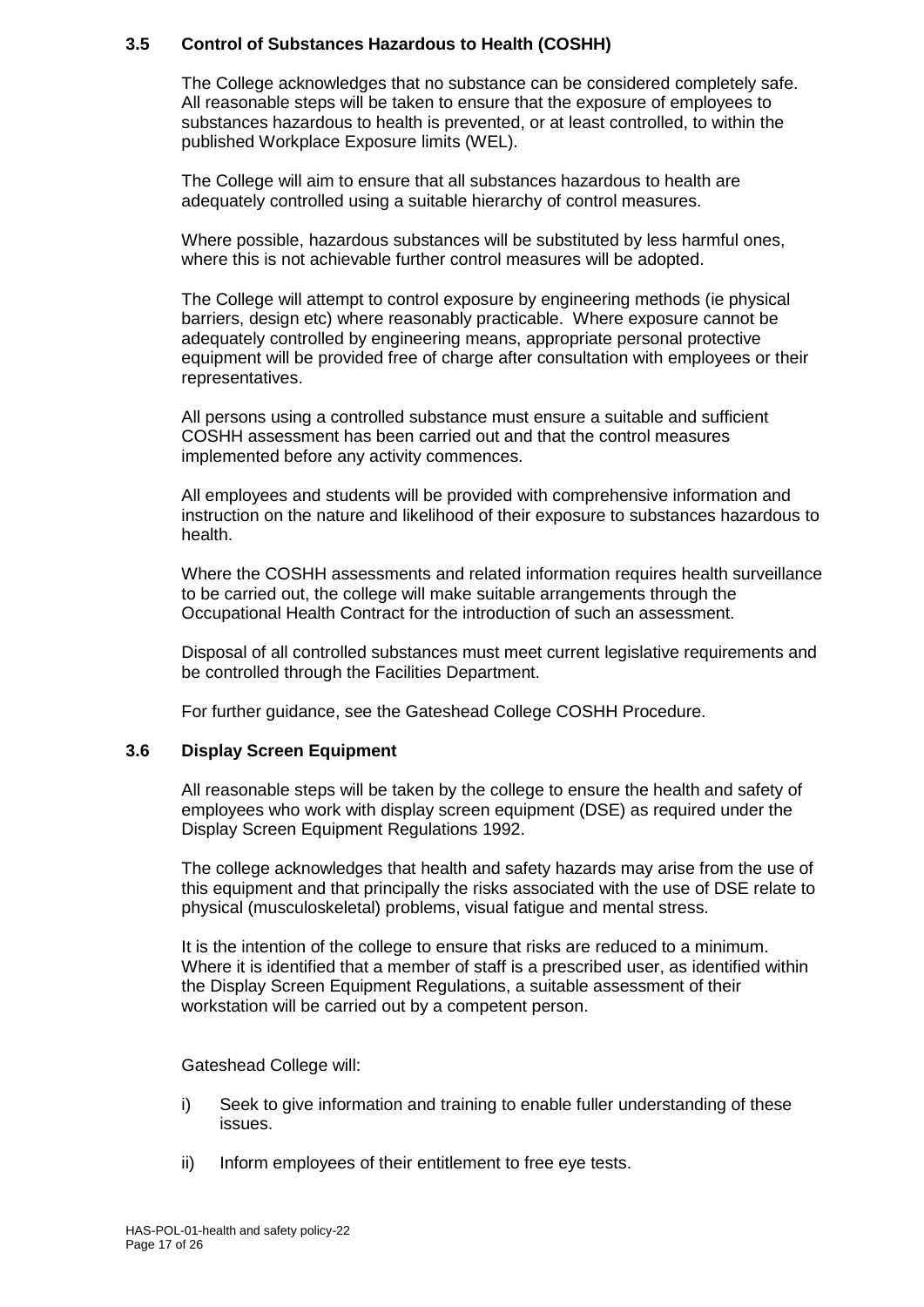iii) Take all reasonable steps to remedy any risks found as a result of the assessment.

# **3.7 Home / Agile Working**

Where regular or contracted home / agile working is permitted the college will carry out a full assessment of the provision to ensure it meets current legislative standards.

For further guidance, refer to homeworking procedure.

# **3.8 Electricity at Work**

All reasonable steps will be taken to secure the health and safety of employees, who use, operate, maintain or install electrical equipment. Gateshead College acknowledges that work on electrical equipment can be hazardous and it is therefore Gateshead College's intention to reduce the risks as far as reasonable practicable.

Gateshead College will ensure that:

- i. Electrical installations and equipment are installed in accordance with the Electricity at Work Regulations and other relevant standards
- ii. Fixed installations are maintained in a safe condition
- iii. Portable equipment is inspected and tested with the frequency of test as recommended by HSE guidance
- iv. Before work is carried out on electrical systems a competent person must firstly carry out a suitable and sufficient risk assessment
- v. Safety information is exchanged with contractors and sub-contractors
- vi. No live work is carried out unless necessary.

# **3.9 External Venues**

The college acknowledges that a number of employees will be required to work within external venues, which may vary from single rooms in a building to a multi roomed site, which may or may not be owned by the college.

The hazards and risks that staff at these sites could be exposed to varies greatly and the college accepts that it must take all reasonably practicable measures to reduce these risks to an acceptable level.

# **3.9.1 Business Driving**

On occasions college staff may be required to undertake business driving, where their own means of transport maybe used. Gateshead College will take the following steps to ensure that staff who use their own form of transport to commute between places of work during working have;

- a) A vehicle which is covered by a current MOT Certificate (for vehicles over 3 years old) and appropriate vehicle tax.
- b) A valid driving licence
- c) A vehicle which is covered by a valid motor insurance policy which extends to business use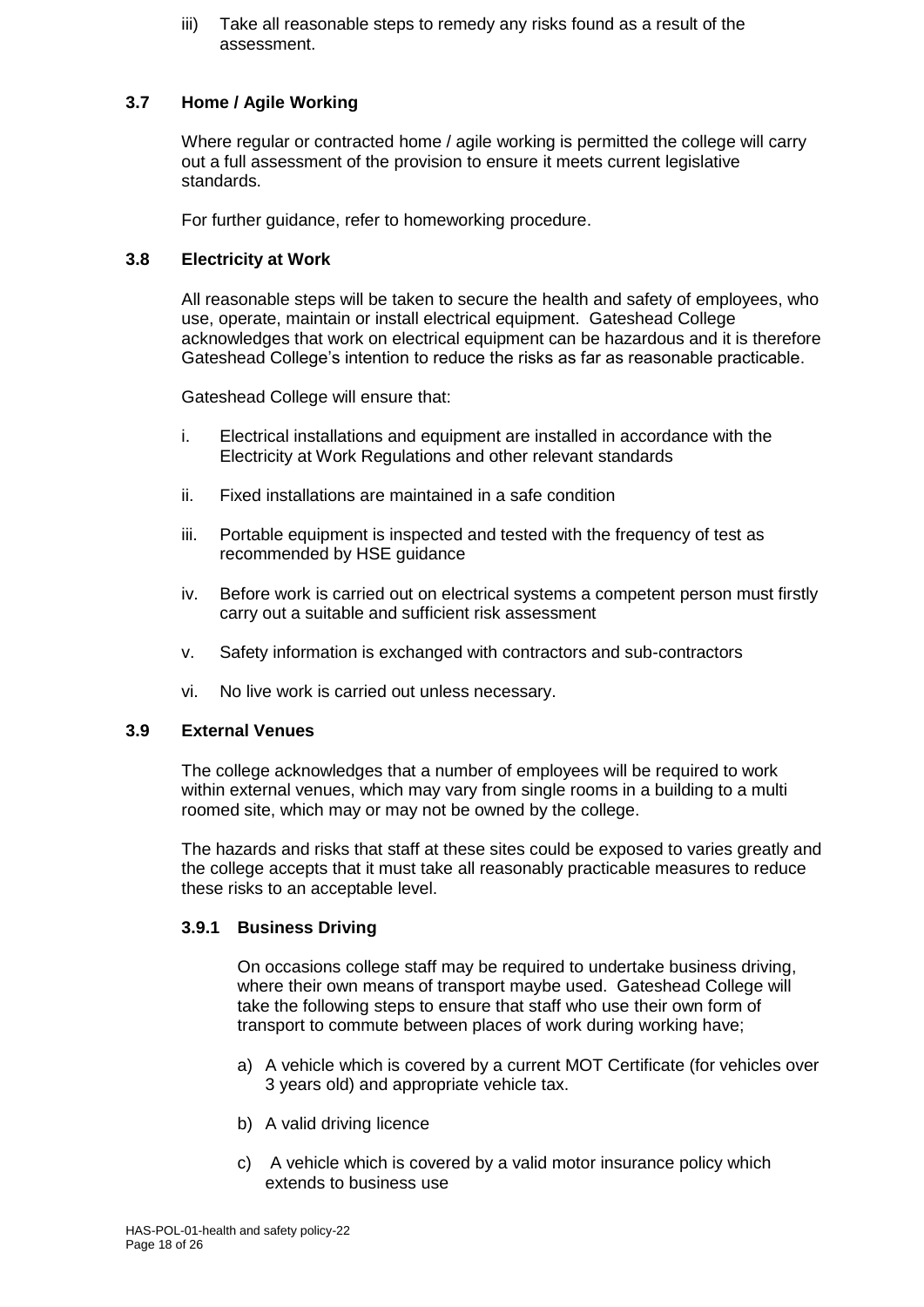Employees are not permitted to transport any student in a private vehicle unless accompanied by another member of staff.

All employees will comply with the use of Mobile Phone Procedure and the Business Driving Procedure.

# **3.10 Provision and Use of Work Equipment**

The college accepts its responsibility under the Provision and Use of Work Equipment Regulations 1998.

Heads of Department and other college Managers are required to ensure that equipment is suitable for the purpose of which it is to be used, or provided and maintained in an efficient state, efficient working order and good repair. Defects will be reported to the assistant facilities manager and the equipment will be locked off, so as to prevent use, until adequate repairs have been carried out. The Facilities Department, in liaison with Heads of Department must ensure that specialist inspection contracts are maintained and the relevant certification is appropriately filed. This will include the implementation of a testing schedule of all portable appliances and fixed electrical systems in accordance with Electricity at Work Regulations and certificates of thorough examination for all lifting equipment.

All college Managers must ensure:

- i. That the equipment is maintained in an efficient state, efficient working order and good repair
- ii. Staff are adequately trained in the safe operation of the equipment, through training instruction and supervision
- iii. That all control measure identified within the risk assessment are adopted and monitored to suggest their suitability
- iv. That all guards and emergency stop switches are serviceable.

#### **3.11 Fire**

IN THE EVENT OF FIRE, THE SAFETY OF LIFE WILL OVERRIDE ALL OTHER CONSIDERATIONS.

If a fire is discovered, however small, the alarm should be raised immediately.

All employees, students and visitors should leave the building by the designated traffic routes. Fire wardens are in place to ensure that all areas are cleared.

All employees must make themselves aware of the contents of the Emergency Evacuation Procedure. Students are provided with emergency evacuation procedure during induction.

Visitors to the college are provided with a safety information, including emergency evacuation in the visitor's lanyard.

The college will, through a preventative maintenance programme, maintain all firefighting equipment and fire detection systems. The college will carry out suitable and sufficient risk assessments and record its findings where there is a significant risk identified. Suitable control measures will be introduced and implemented by the Facilities Manager.

For further guidance, see the Gateshead College Emergency Response Manual.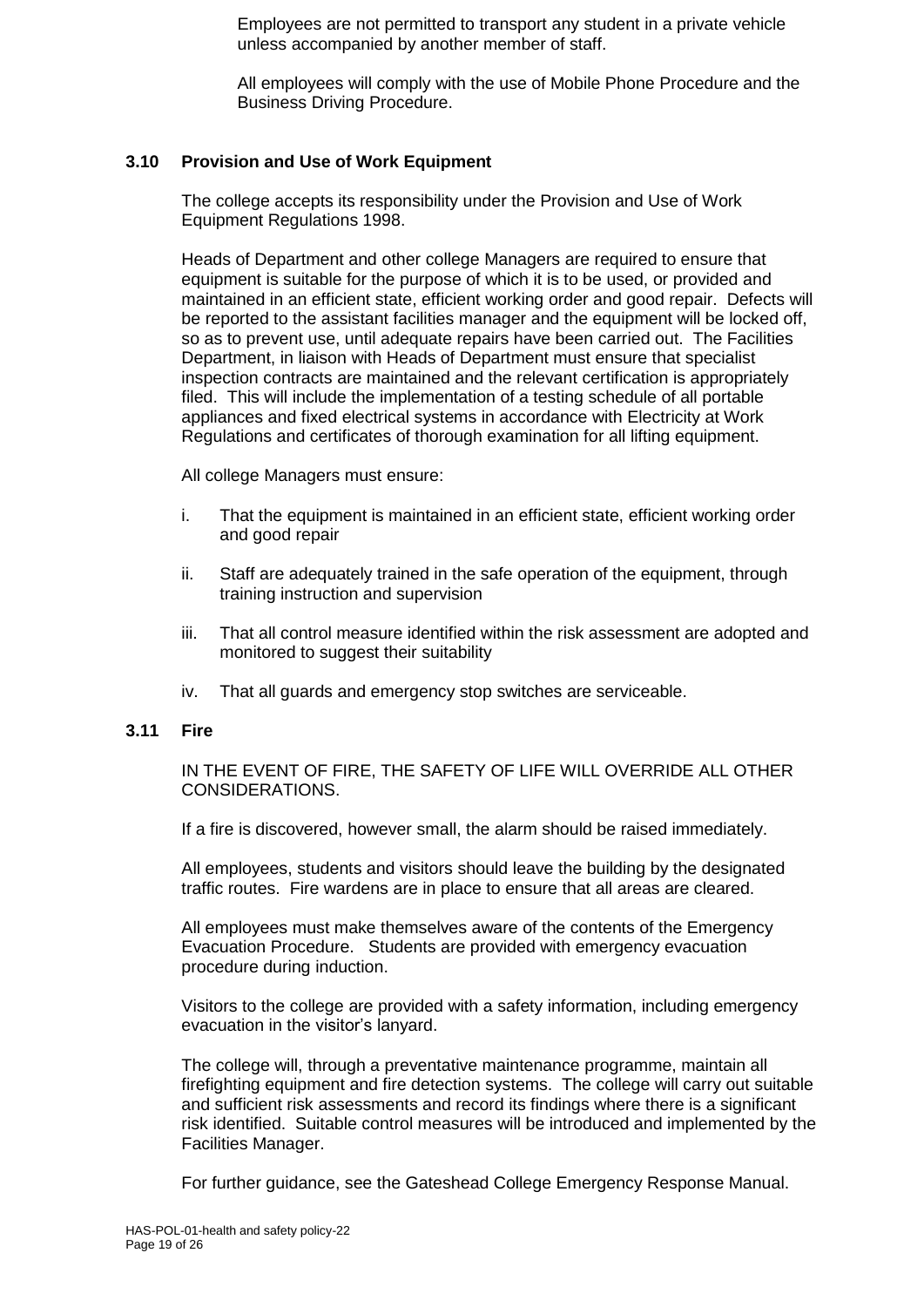#### **3.12 First Aid**

The college will comply with the requirements of the Health and Safety (First Aid) Regulations 1981.

The college will maintain a register of qualified designated first aiders who are able to provide assistance to staff and students. These staff will have access to first aid equipment and rooms they require in order to carry out their functions.

#### **Baltic Campus**

Designated first aiders can be contacted via reception and nominated numbers.

#### **Skills Academy Automotive**

Designated first aiders can be contacted via reception and nominated numbers.

#### **Skills Academy Construction**

Designated first aiders can be contacted via reception and nominated numbers.

#### **Gateshead International Stadium**

Designated first aiders can be contacted through the curriculum office.

#### **Skills Academy for Sustainable Manufacturing and Innovation (SASMI)**

Designated first aiders can be contacted via reception and nominated numbers.

#### **External venues**

Those visiting external premises are advised to make themselves familiar with the host venue first aid protocol

For further guidance, see the Gateshead College First Aid Procedure.

# **3.13 Manual Handling**

Gateshead College acknowledges that manual handling is one of the most common causes of injury within the workplace. The college aims to reduce the risks from manual handling operations through manual handling risk assessments and the provision of training.

#### **3.14 New and Expectant Mothers**

The Management of Health and Safety at Work (Amendment) Regulations 1999, specifically address the risks to:

- i. Women of child bearing age;
- ii. Her unborn or newly born child

The regulations require the college to take into account risk factors when carrying out general risk assessments that affect the work done by women of childbearing age. This allows us to inform employees of any work activities deemed to be unsuitable for such persons to undertake and also the need for them to inform the employer via a medical certificate of their pregnancy. Gateshead College acknowledges that women and their newly born or unborn child are at increased risk from various physical, chemical and biological hazards in the workplace.

The employee's manager will carry out a risk assessment of the work that a woman undertakes once she alerts her line manager to being pregnant or to having a newly born child. This assessment will then be updated regularly.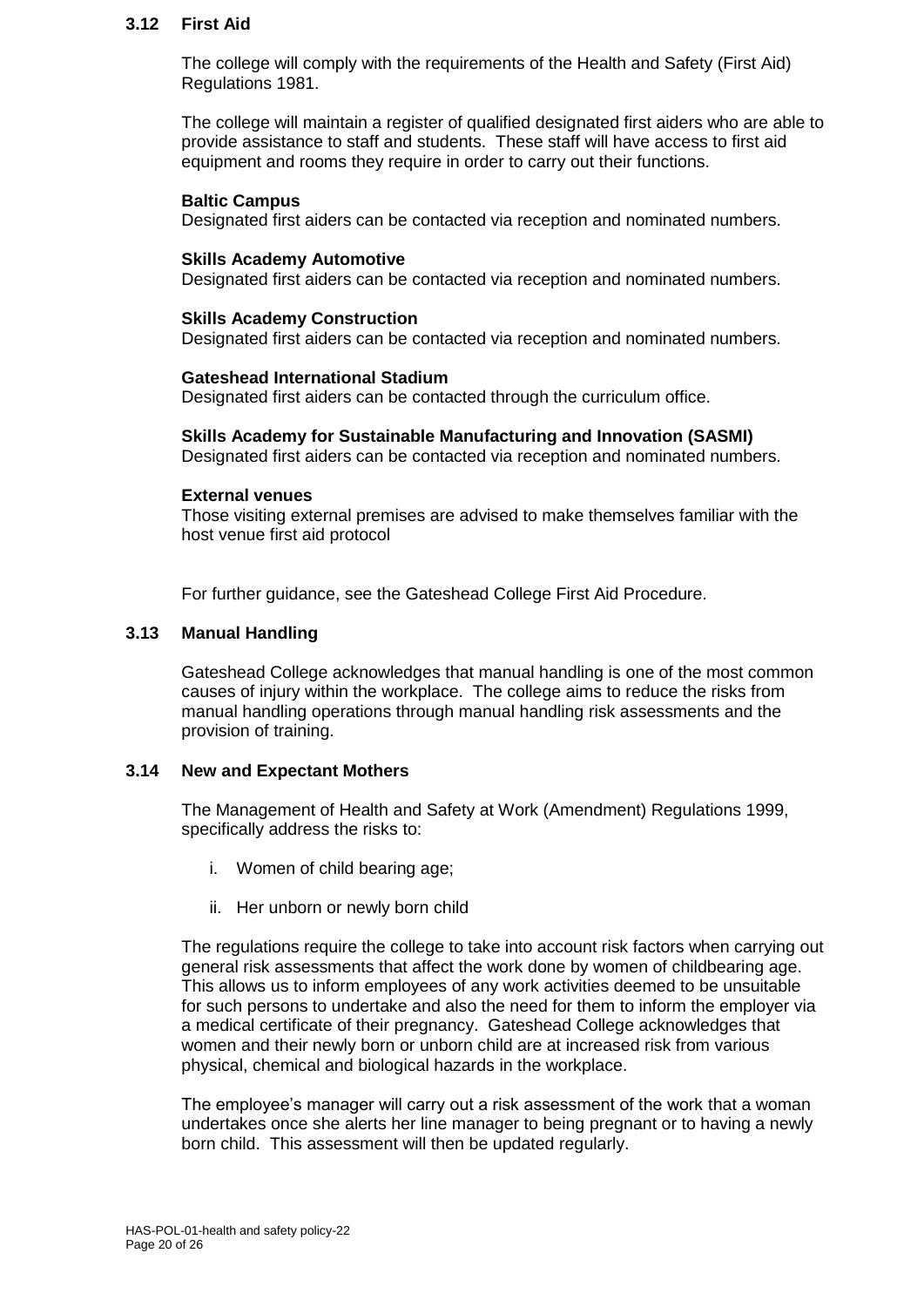# **3.15 Occupational Health**

Occupational Health aims to ensure that people can be as effective as possible in their work and that their health is protected. Therefore, the college's aim in developing a healthy workforce, is to improve the health of the employees and to ensure that people are protected from the harm to their health that certain jobs can cause.

Gateshead College aims to:

- i. Promote and maintain the physical, mental and social well-being of all employees
- ii. Improve the health of employees by appropriate and effective occupational health interventions
- iii. Help management to protect employees from physical and environmental health hazards arising from their work, or conditions of work, and to provide advice on the working environment.
- iv. Contribute to increasing the effectiveness of the organisation, by enhancing employee's performance and morale, by reducing risks at work which lead to ill health.
- v. Ensure that all employees are fit for and placed in appropriate work.
- vi. Provide health surveillance as required under the 'Control of Substances Hazardous to Health Regulations 2002' will be carried out where appropriate.

The college has arranged through contract, the facility of occupational health. Where it is found an employee would benefit from this facility, they must contact the Human Resources Department so a referral appointment can be made. The college will support any employee in the use of this facility in the strictest confidence.

The Human Resources Department may at any time request for an employee to attend for referral to Occupational Health.

# **3.16 Personal Protective Equipment**

The college will carry out suitable and sufficient risk assessments for significant risks within the workplace. Following suitable consideration of the hierarchy of control measures and where no other suitable control measures can be introduced, personal protective equipment (PPE) will be employed.

Where PPE is the only effective means of controlling the risk of injury or ill health, the employee must ensure that the correct PPE is worn at all times.

The college will provide suitable storage and cleaning contracts for all PPE. The employee must ensure that their PPE is maintained and cleaned regularly. Where defects are identified the employee must contact their line manager so as to ensure the PPE is replaced or repaired.

The college will ensure that the PPE provided is suitable for its use, of correct size and compatible with other PPE. The college will provide information and training to enable a fuller understanding of these issues.

Employees engaged in a teaching role where PPE has been identified, must enforce the use of identified PPE.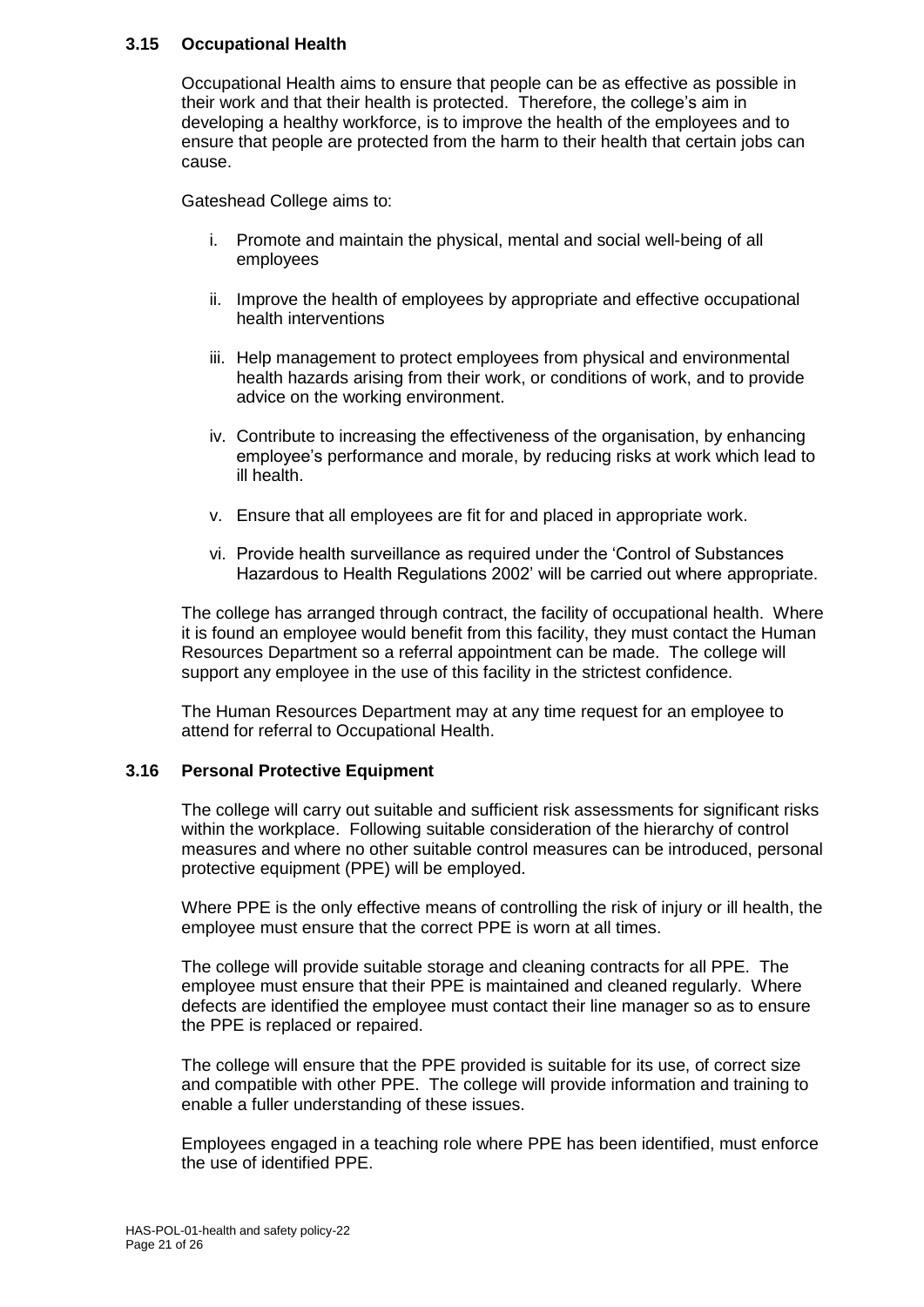This includes the use of suitable coveralls, safety boots in workshop areas and activity specific PPE.

For further guidance, see the Gateshead College PPE Procedure.

# **3.17 Risk Assessment**

The college accepts that some of its operations may, unless properly controlled, create risks to employees, learners and others. The college will, under the Management of Health and Safety at Work Regulations 1999 ensure that all reasonably practicable measures are taken to reduce these risks to an acceptable level.

The college will ensure that a suitable and sufficient assessment of the risks to the health and safety of their employees and of others who may be affected by their work, are carried out.

No activity internal or external should commence, without firstly ensuring a suitable and sufficient assessment of the risks and the implementation of its control measures exists.

The assessment will include effective planning and reviewing of the protective measures, health surveillance, emergency procedures, information and training.

Where generic college assessments are in place employees will be made aware of any significant risks to their health and safety. Employees must ensure they have read, understood and implemented the assessment and control measure. Where necessary, the risks must be communicated to the learner or other persons involved in the activity.

For further guidance, see the Gateshead College Health and Safety risk assessment procedure.

# **3.18 Employee Wellbeing**

Gateshead College recognises that workplace pressures can become a health and safety issue and acknowledges the importance of identifying and aiming to reduce these.

Employees are encouraged to discuss any work related stressors with line managers and/or Human Resources.

The college will take all reasonable steps to ensure that suitable wellbeing assessments are carried out which will identify the cause of any potential areas which may be causing unnecessary pressure together with any reasonable adjustments and additional support. This includes the provision of trained mental health first aiders and obtaining the Better Health award.

For further guidance, see the Gateshead College Wellbeing Policy.

# **3.19 Training**

The college will provide an induction for all employees and learners in the health and safety issues appropriate for them.

The health and safety training needs of employees are identified through risk assessment, college operating plans, appraisals, probation reviews and Occupation Health Referrals. Training needs should be added to an individual's appraisal. If anyone requires assistance with the selection of appropriate courses contact the Health and Safety Manager.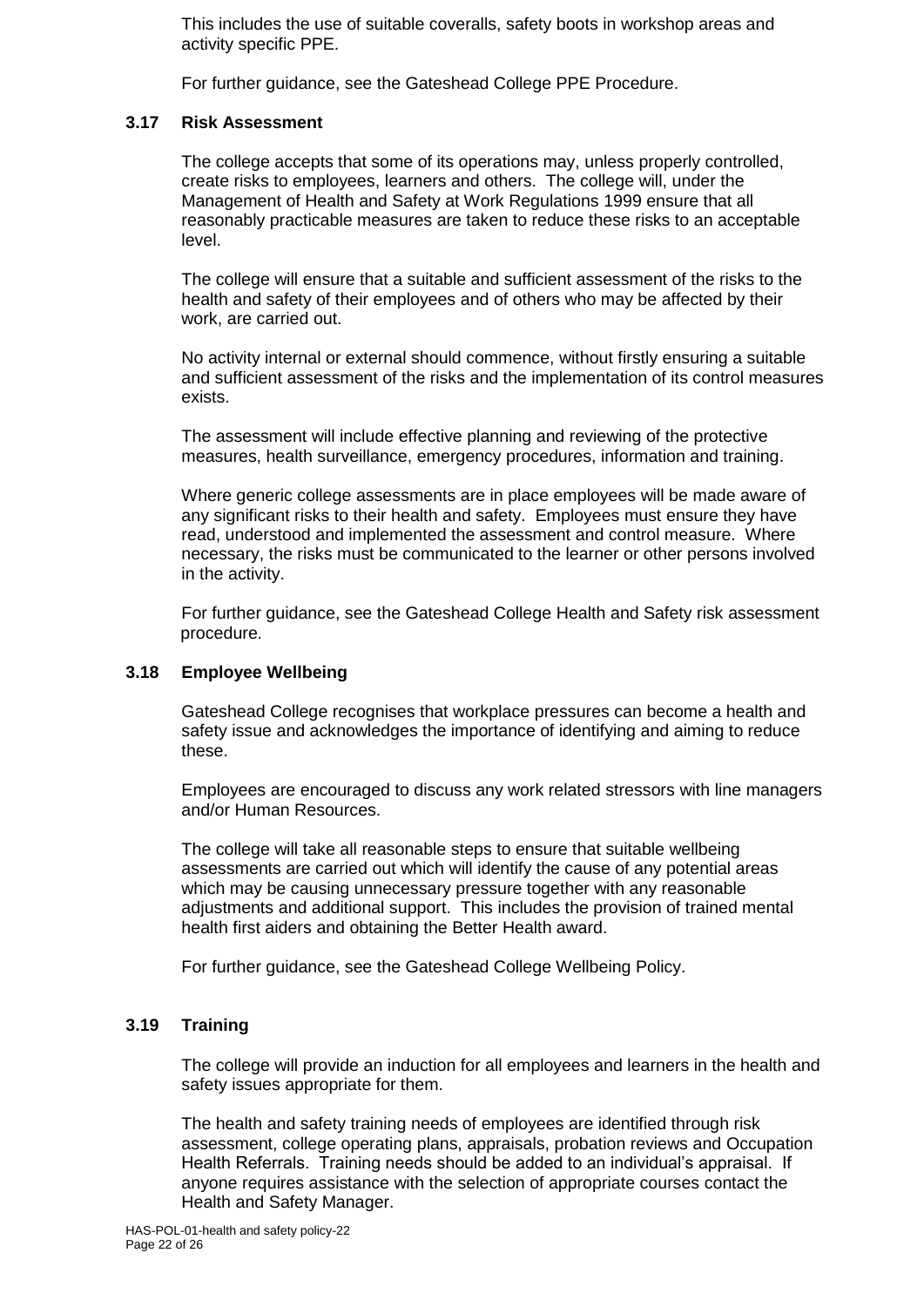A range of basic health and safety courses will be made available throughout the year. Managers are responsible for ensuring training needs are identified and requested through CPD without delay.

Managers must ensure that no work activity commences without firstly ensuring that employees have received and completed all necessary training.

All employees are contractually obliged to complete all mandatory health and safety training.

# **3.20 Trips and Visits**

Gateshead College is fully committed to ensuring the health, safety and welfare of all learners and employees whilst engaged in activities away from the main college campus.

Gateshead College will, so far as is reasonably practicable, protect the health, safety and welfare of all its learners and staff by actively promoting safe activities. The college will also manage the associated risks of the activities being undertaken, without compromising the enjoyment and challenges that the selected activities try to achieve.

The activity leaders are responsible for the planning and managing of the activity. Activity leaders must have the authority of the Executive Team representative for their area or a paid instructor/facilitator.

SUITABLE DOCUMENTATION MUST BE COMPLETED BEFORE THE TRIP CAN GO AHEAD.

The organiser must ensure that all consent forms are completed, a suitable health and safety check has been completed, suitable and sufficient risk assessments are in place, a list of participants and contact details prepared, that the authorisation form has been signed by the Head of Department and presented to the health and safety team 7 days before the activity for final approval. Failure to follow the current guidelines will result in the trip being cancelled.

The Health and Safety Team are responsible for maintaining all trips and visits records.

All organisers will make themselves aware of the college emergency numbers and what to do in the event of an accident. This information can be found in document HAS-GDE-001-09, Organisation of Trips and Visits.

No trip or visit will take place without the relevant documentation being completed.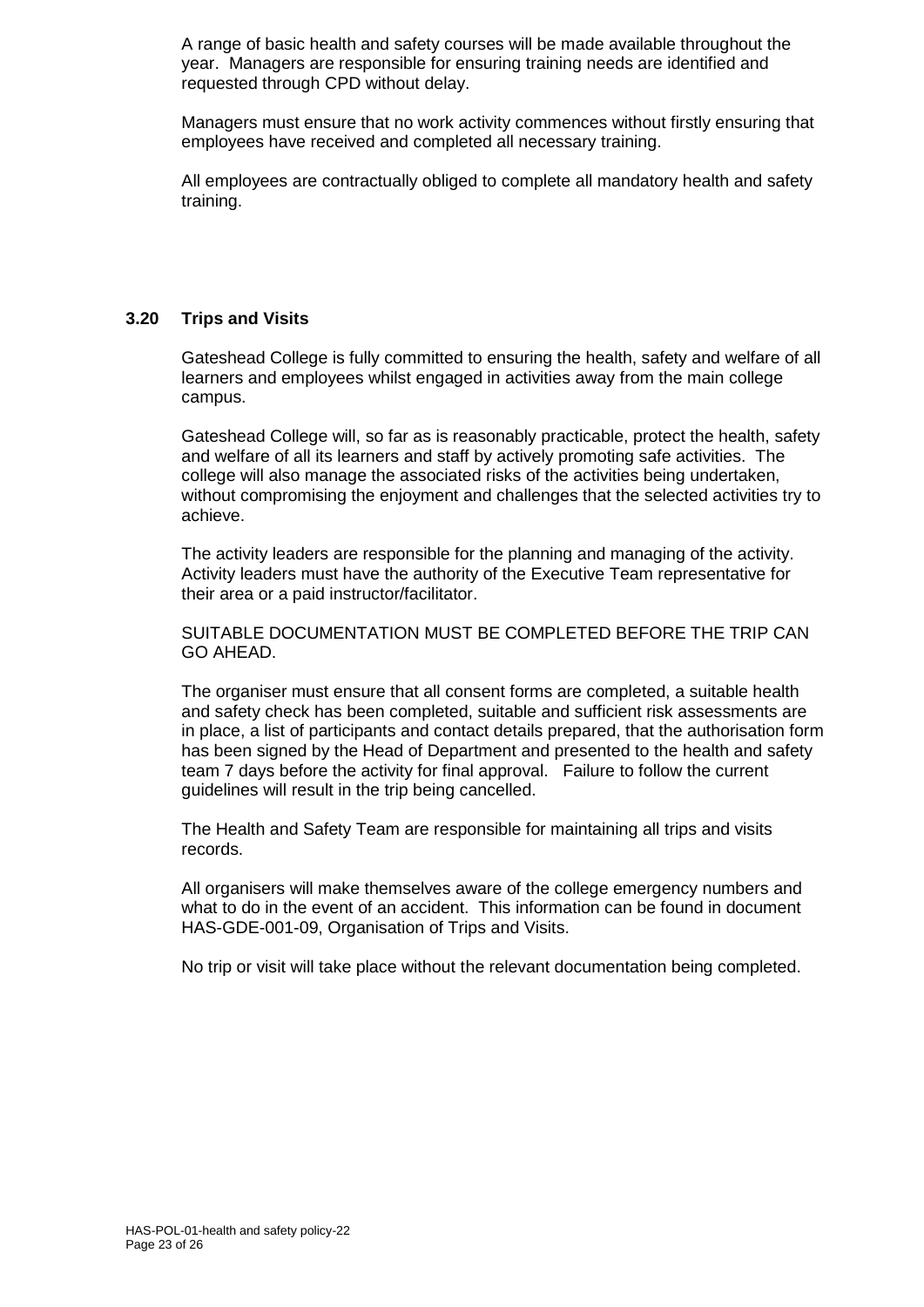# **3.21 Lone Working**

The college is committed to ensuring that it's employees are able to carry out their work at all locations and in all circumstances, with the minimum risk of encountering violent or aggressive behaviour from learners, clients or members of the public.

The aim of the college is to provide a policy which will:

- i. Help minimise the possible of employees having to face physical, mental or verbal abuse
- ii. Advise on how to cope with any situations that, despite precautions, may arise and;
- iii. Indicate the support available in such cases.

All employees have a part to play in ensuring that this policy is effective. Guidance is produced for all employees to allow them to work in a manner that should reduce the risk to themselves and to others.

Where an employee feels they require training with regard to any of the mentioned policies, they should contact their team leader or manager.

Where an employee witnesses an act of violence or threat of violence they must report it to their line manager immediately. For full details of the organisation, responsibilities and arrangements in place, see the Health and Safety Violence Policy, the Harassment Policy, Lone Working guidelines and the Child Protection **Policy** 

# **3.22 Working at Height**

All reasonable measures will be taken to ensure the safety of employees who work with ladders and/or step ladders. Where appropriate, every effort will be made to minimise or eliminate the necessity to work from ladders.

Gateshead College will ensure:

- a) All ladders supplied are of a sound construction and suitable for the task to be performed
- b) Adequate training will be provided for all employees using ladders at work
- c) A record system of all ladders will be maintained by the local area
- d) Employees must report any defects with ladders to the Facilities Technical Officer immediately and any concerns or problems encountered while using the ladders.

A full risk assessment of the activity must be carried out before any work commences.

No employee or learner will use any ladder and/or step ladder, or any other form of equipment used for working at height, without the suitable training authorisation and certification.

See associated Working at Height Guidance Notes.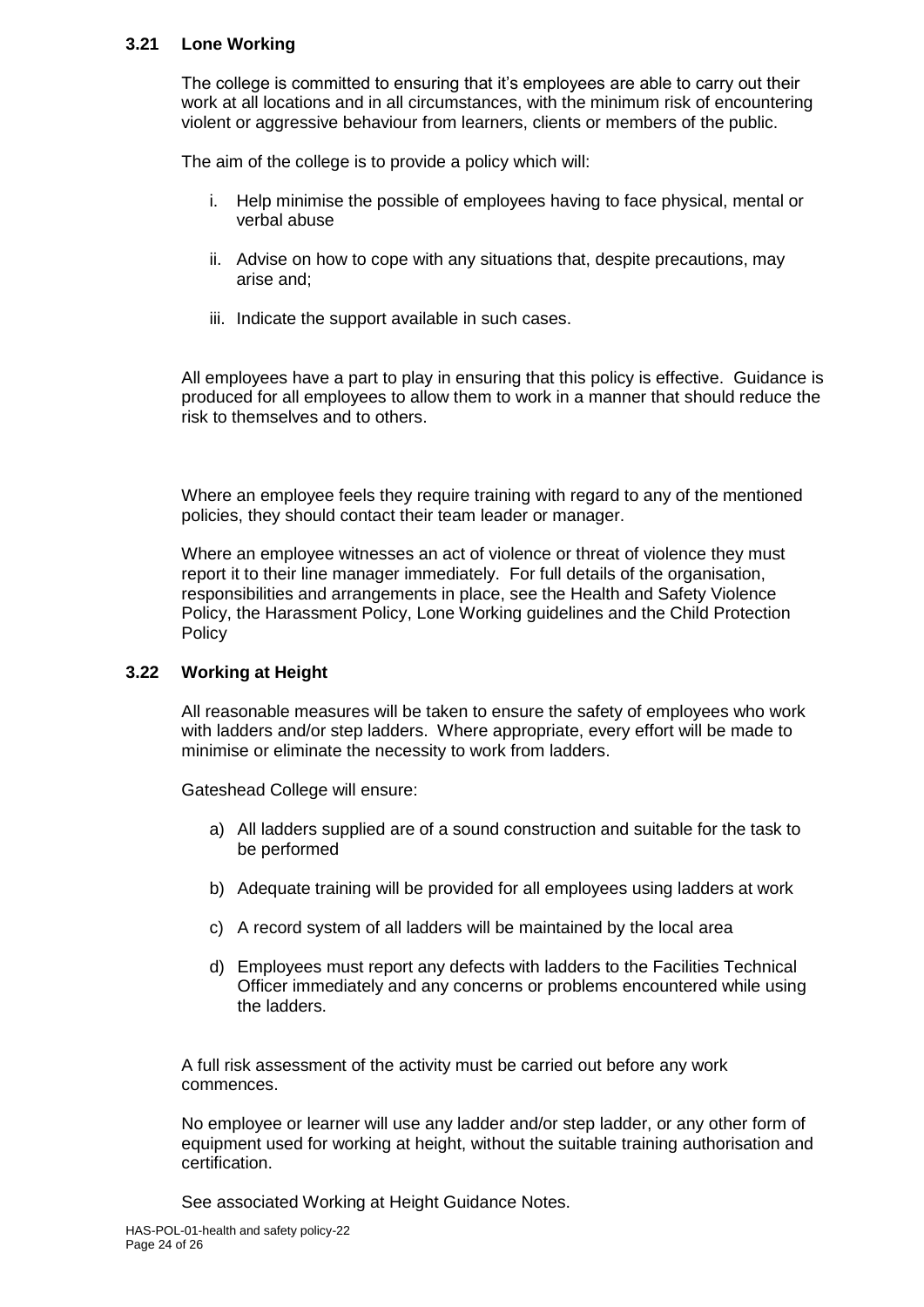# **3.23 Workplace Learning**

The college recognised and accepts its duty to protect the health and safety of all learners who undertake activities offsite in connection with the college such as apprenticeships, work experience and residential trips.

#### **Work Based Learning**

The college undertakes all reasonably practicable steps to secure the health, safety, and welfare of the learner whilst engaged in work based activities.

For this purpose, a procedure has been developed which sets out the requirements for the organisation and management of work experience and work placements, which incorporates guidance from The Department of Education and Health and Safety Executive.

It describes the duties and responsibilities of those involved in the provision of work placements, including the organisers and learners themselves, the step by step process to follow and the documentation required.

The procedure requires that potential placements be satisfactorily vetted prior to the start of the work based learning period. It is essential that no learner should be placed until this process and the relevant documentation have been completed.

Additionally, organisers of work based learning can us the CRM Database, available through Digital Dashboard, as a quick and easy way to verify the current status of previously vetted placements.

For further information, see the Gateshead College Work Based Learning (Health and Safety) Procedure.

# **3.24 Welfare**

The college accepts it responsibilities under Workplace (Health, Safety and Welfare) Regulations 1992. Gateshead College will ensure the provision of:

- A safe means of access and egress
- Toilets and hand basins, with soap and towels or a hand dryer
- Drinking water
- A place to store clothing (and somewhere to change if special clothing is worn for work)
- Somewhere to rest and eat meals
- Good ventilation a supply of fresh, clean air drawn from outside or a ventilation system
- A reasonable working temperature
- Lighting suitable for the work being carried out, including emergency lighting
- Enough room space and suitable workstations and seating
- A clean workplace with appropriate waste containers.